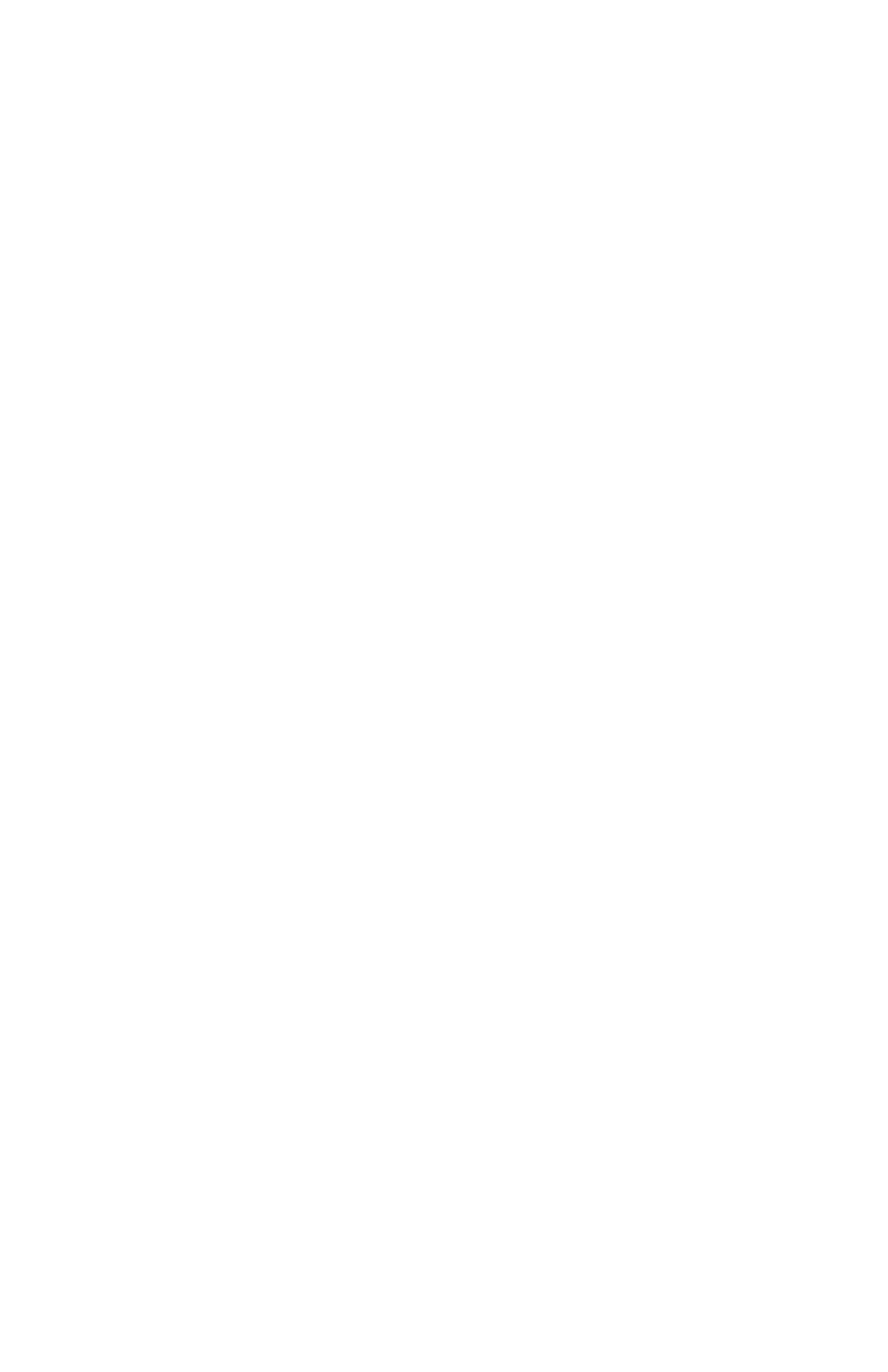# **PASHA (Greasy) TICHOMIROW**

**The Thrilling True Story of the Salvation of a Whole Band of Robbers by Reading a New Testament** 



# **Translated by Charles Lukesh**

Translated from German by Charles Lukesh who was a missionary in Chile, South America before his transfer to his native country, Czechoslovakia. His wide experience there was stopped in the sixteenth year with the occupation by the Nazi forces which he experienced almost six months. This practical contact in Europe vouches for the story he translated. After World War II he went back to Czechoslovakia. He is now deceased (1968).

#### **FAITH PUBLISHING HOUSE**

*Digitally Published by* **THE GOSPEL TRUTH www.churchofgodeveninglight.com**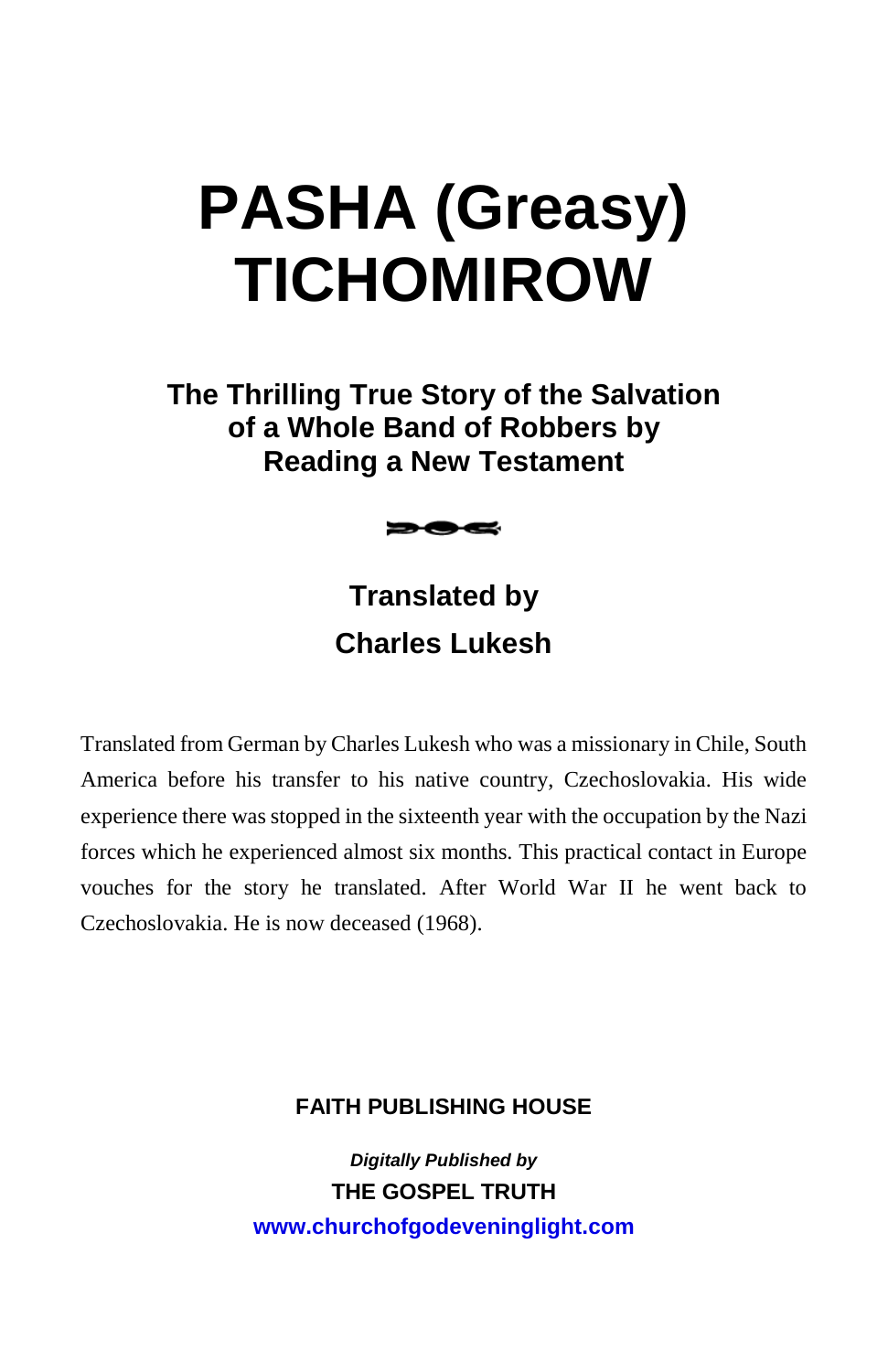# **Translator's Foreword**

This story of the former penitentiary inmate was translated from the German, which was translated from the Russian. The original translators stressed their endeavor to maintain the simplicity of the author; similarly we pass it on in the English translation in the hope that it may be a blessing to many that read it. The story proves the words in Romans 11:33, 36b: "O the depth of the riches both of the wisdom and knowledge of God. How unsearchable are His judgments and His ways past finding out! To whom be glory forever. Amen."

—Charles Lukesh



# **Publisher's Introduction**

# **The Fascinating Story of the Power of the Gospel of Jesus Christ**

In the pages following you will find one of the most gripping true stories of the power of the Gospel. It is a story of Russian immigrants on the way to Siberia with their family. The parents succumb to cholera leaving the two children, Shura and Pasha, to fend for themselves. The boy is picked up by robbers, joins the band, and helps kill two Christian travelers and gets a New Testament in the loot.

What happens after that only God and the angels will be able to fully reveal. However, enough is now known from their testimony to stir the coldest heart. Nothing like it has ever come to the desk of the publishers. Every Christian ought to read it for inspiration; all unsaved persons who doubt the power of the Gospel will be stirred to the depths. Christians should make them available to sinners.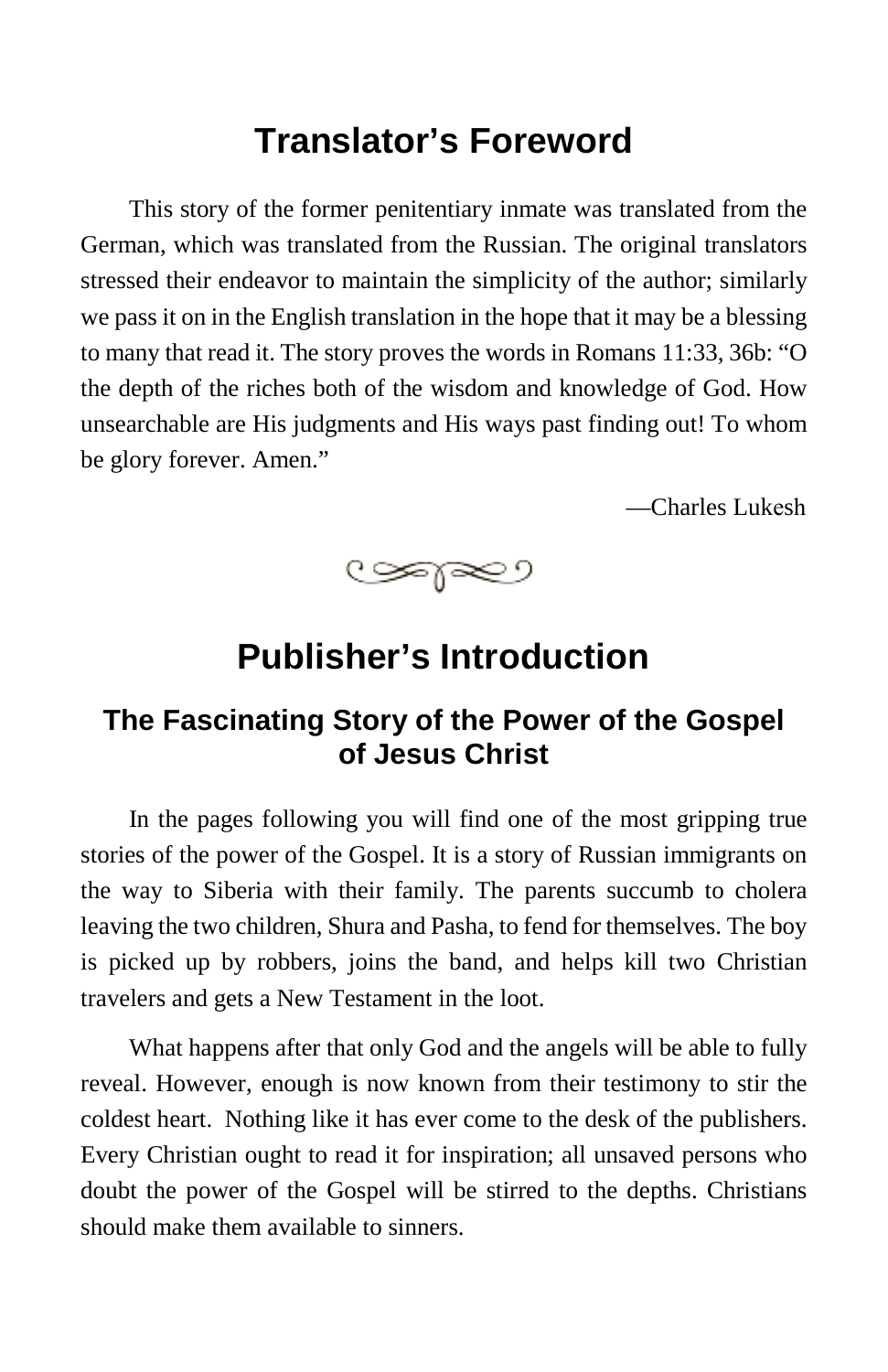# **PASHA (Greasy) TICHOMIROW**

The nickname "Greasy" was given to Paul when he was but eight years old, under special circumstances which we shall mention later. His real family name was Tichomirow. He was the son of a farmer from one of the poorest villages in the government of Mogilew. The family consisted of the father, the mother, and two children—the ten-year-old Shura (Alexandra) and the eight-year-old Pasha (Paul). They lived peacefully, were religious in the Orthodox way, and enjoyed the respect, not only of the inhabitants of their own village, but those of all the district. On the holy days the local Orthodox priest used to visit them to play cards with the father, not for money but merely to pass the time. Sometimes the game was "Dulatchki," at which it was customary that the losing one had to suffer the pack of cards to be thrown on his nose. If either of the players had some money, they sent the children for liquor, which would put them in a hilarious mood, during which the priest, whom they called "Batushka" (Daddy), used to say: "It is no sin to drink with moderation. Even the Lord Jesus loved to be joyful and at the wedding in Cana changed water into wine." The children loved to look on and noted with special interest how the nose of the priest would become more and more red—whether it was from the use of the liquor or from the frequent hits with the pack of cards, thrown at him cleverly by the father, who usually won the game. The goodnatured priest used to say with a croaking voice: "Who will endure to the end will be saved. I shall have my turn, my beloved, and then look out, because it is written: 'Owe no man anything, and with what measure ye mete, it shall be measured to you again.' "

This hilarious life came to an abrupt end. Several successive bad harvests compelled the farmers of the village of Sosnovka to consider moving to Siberia. In groups they talked over the matter with one another,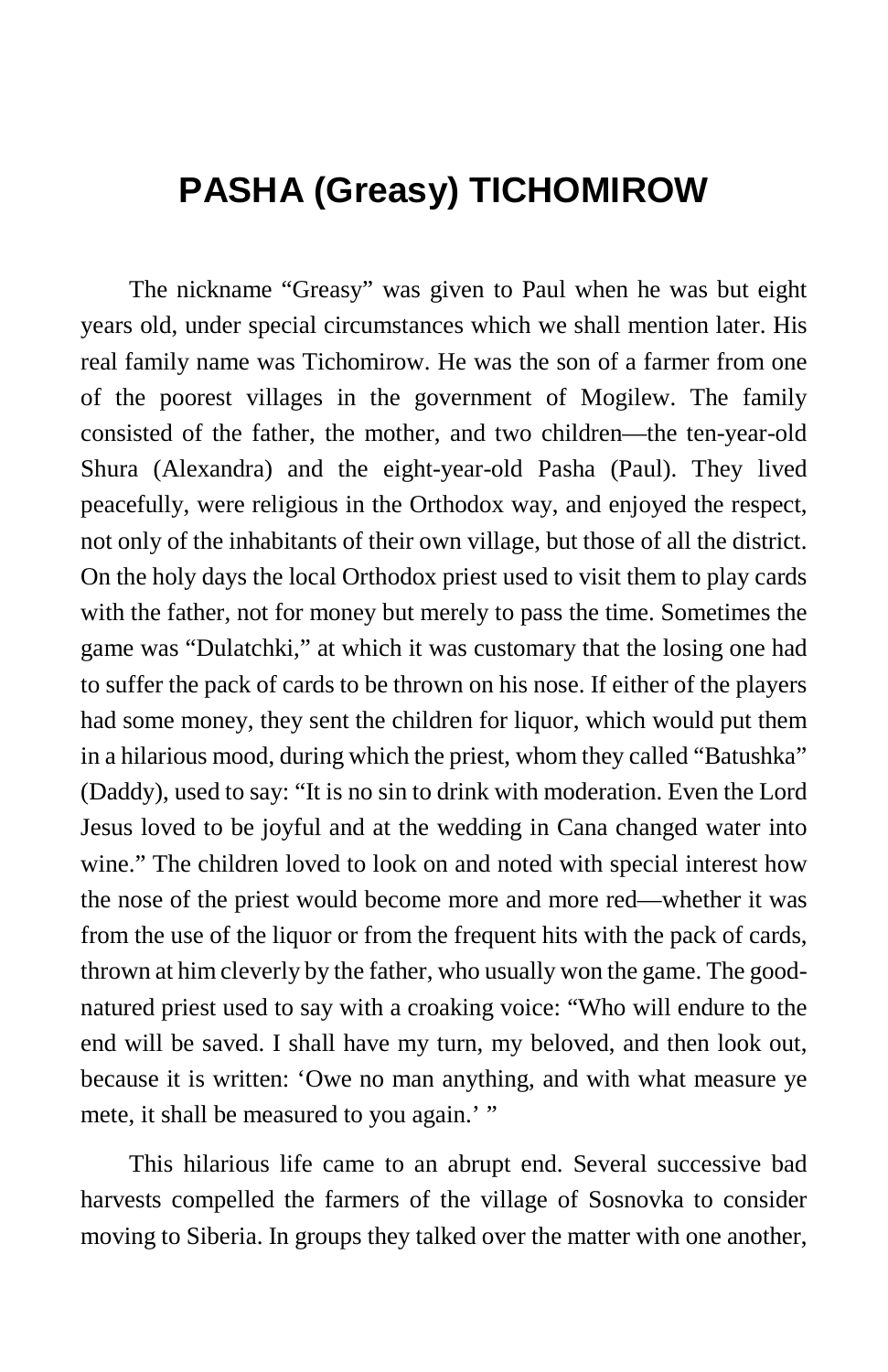and finally decided to send out messengers to find an appropriate piece of land in one of the Siberian districts. Because he was a clever and experienced man, Tichomirow was among those land-seekers. After three months the messengers returned; they had found land in the government of Tomsk. Promptly selling out their land and property, the farmers started on their way. That was in the year 1897.

During the trip the trains made slow headway and had to make long stop-overs at the cross-roads in Samara, Tcheljabinsk, and Omsk. The moving farmers had to wait for weeks to get trains for further travel, and had to spend the days and nights in the small railroad stations, lying on the floor. The boiled water was not sufficient for all; nor could the people afford to buy warm foods from the restaurants; consequently the poor simple people satisfied themselves with dried herring or other dried fish and drank unboiled water. As a result many had stomach trouble, and cholera set in; the older especially were afflicted by the plague. On the last stretch before Tomsk, Mr. Tichomirow became sick. All indications signified cholera. To the horror of his wife and children, he was taken from the train in one of the stations and put in a barrack for the infectious diseases. It was only natural that Mrs. Tichomirow and the children leave the train also. They found refuge not far from the barracks, behind the snow fences along the railroad tracks. Daily they inquired about the condition of the father, but the information was every time more sad. After three days had passed, the sorrow-stricken mother had to declare to the children that she was sick. It was a heart-breaking scene when the stretcher had to take the mother away from the crying children. In her they lost their last support. With a sad heart the mother parted from her children, suspecting that she would never see them again. But more terrible to the mother was the possibility that her beloved children would be fully orphaned in a strange land.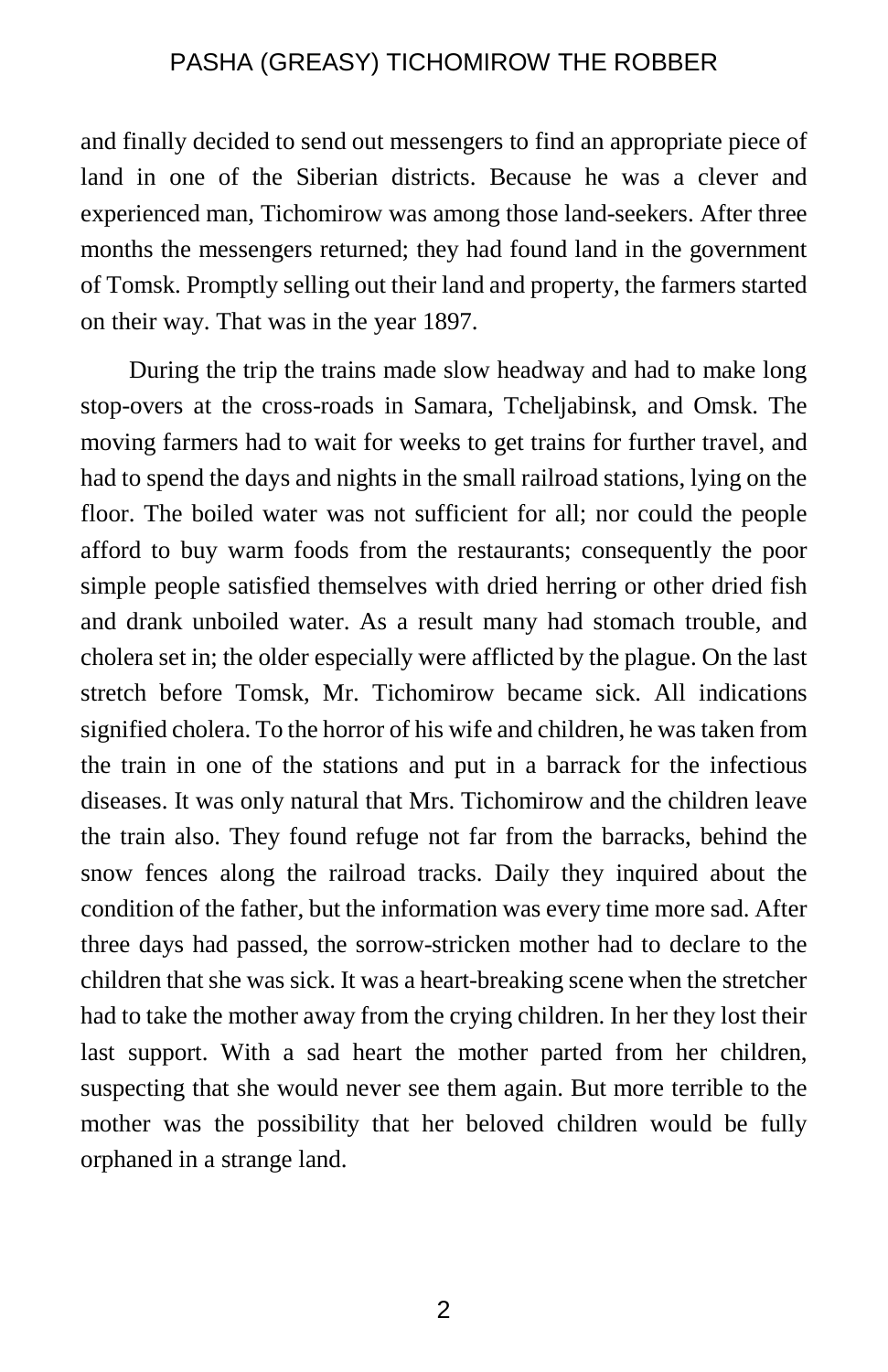As the mother was carried into the barracks, the desperate children ran crying behind the carriers, until the heavy barracks door was slammed in their faces. How lonesome and miserable Shura and Pasha felt! As if bereft of their senses they circled the barracks, crying now for the father and then for the mother. The only answer they received was a coarse cry from the guard, threatening them with whipping if they would not leave the barracks. But the children did not cease to cry and ask to be let in. They wanted to die with their parents, since they felt they could not live without them. Thus they kept running around the barracks till late at night when the severe cold compelled them to think of their warmer clothing, which they had left, with some other things behind the snow fences. However, when they came on the spot, where they had abode with their mother before her sickness, they found no sign of their baggage. Apparently someone had taken the few poor things of the immigrants.

Crawling behind the snow fences, the children huddled together to keep each other warm. Shura, who was the older, was very much concerned about her young brother, and during the night, which seemed to her like an eternity, did not close her eyes. As soon as Pasha awoke, the children hastened again to the barracks. The first guard, whom they met, told them, "Do not come again. This morning we carried away the body of your father and your mother is likely to die today."

It was impossible to compel the children to leave the barracks. Again and again they looked through the windows and called for the mother. Should her beloved voice be silenced forever? And would she be only a cold corpse in the morning? Yes, in the evening they were told that the mother had died an hour ago. Hugging each other, they sat behind the snow fences and cried bitterly. That night even Pasha did not sleep; with his back against the snow fence he looked into the distance, where the rails seemed to disappear out of their sight; and in his childish mind the terrible happenings of the last few days passed again before him. When he finally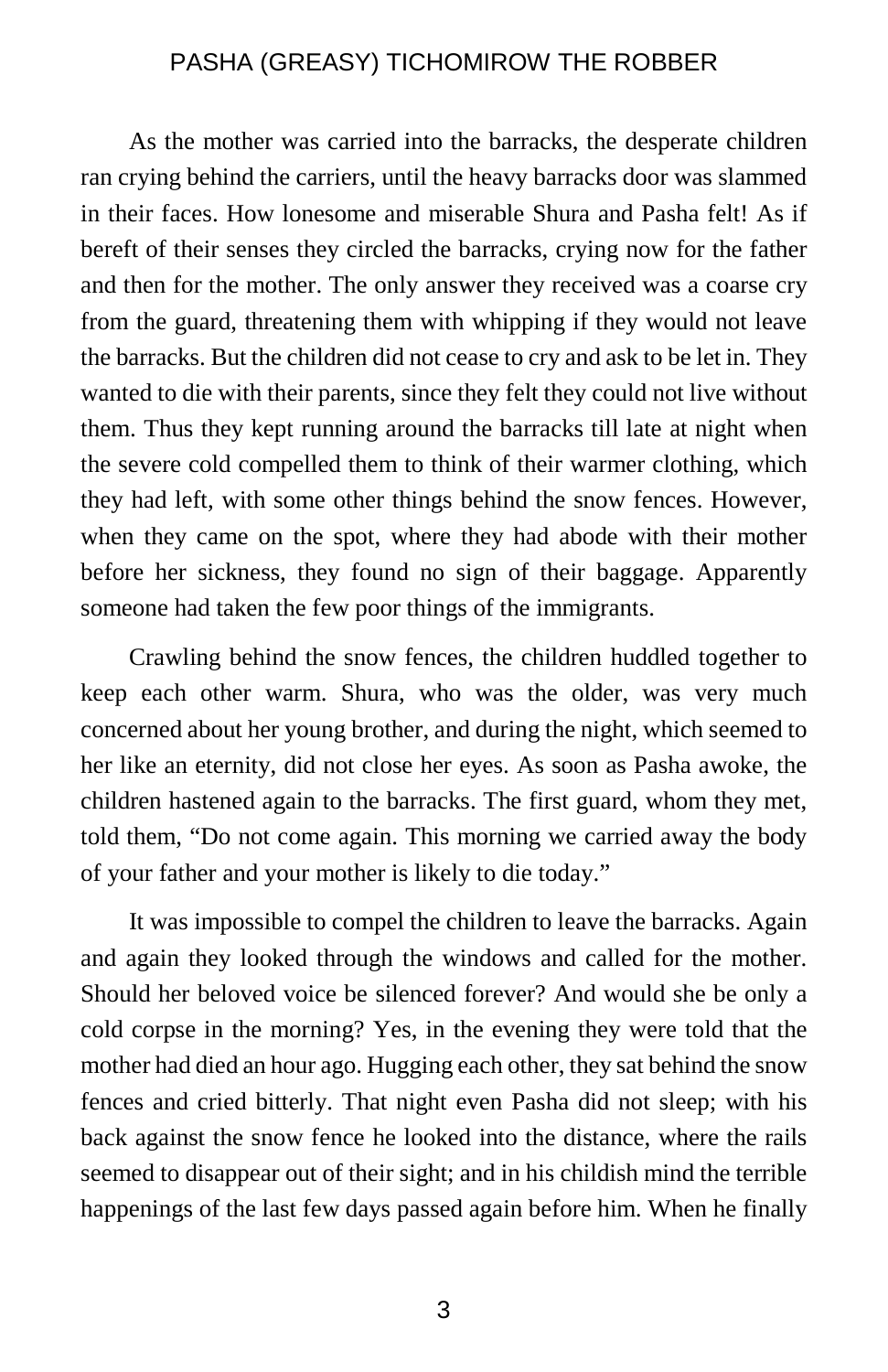saw the train drawing nigh, he said: "Shura, I will live no longer without Father and Mother. Come, let us lay ourselves on the rails. The engine will crush us, and then we shall be dead. What do we have to live for now? Where shall we go to and to whom shall we be of any use?" With these words Pasha took his sister by the hand and dragged her to the rails. Shura was terrified; she took her small brother in her arms and cried with sobs:

"No, for nothing in the world will I go with you to cast myself under the train; neither will I let you go . . . I am terrified. . . . It is terrible!"

"Let me go; I shall go alone!" cried the boy.

While they talked to each other the train rushed by. Pasha threw himself on his face to the ground and began to complain loudly: "Why have you held me back? I do not want to live anymore." However his sister spoke to him kindly in order to persuade him to give up his horrible thoughts. After a long time, when he had become calmer, he promised not to think any more on death, and not to leave her alone in the world.

Thereupon the children, huddling together in their refuge, waited for the break of day, determined to see the grave of their parents in the morning. To the freezing and hungry children, the cold night seemed infinitely long. Finally, at daybreak, they hastened to the cemetery, where in an especially enclosed corner were buried those who had died of infectious diseases. At the gate the children begged the keeper to be let in, and asked to be shown the grave of their parents. But the man answered in a harsh voice: "How many bodies were carried out here only last night! How could I know who is buried here? Besides ten bodies are usually thrown into one hole. Sometimes even twenty."

Not achieving anything, the children looked with eyes, red from weeping, through the cracks of the fence toward the irregular mounds of wet clay. For a long time they stood there crying and looking at the graves, till the keeper drove them away. Oppressed with sorrow, the children,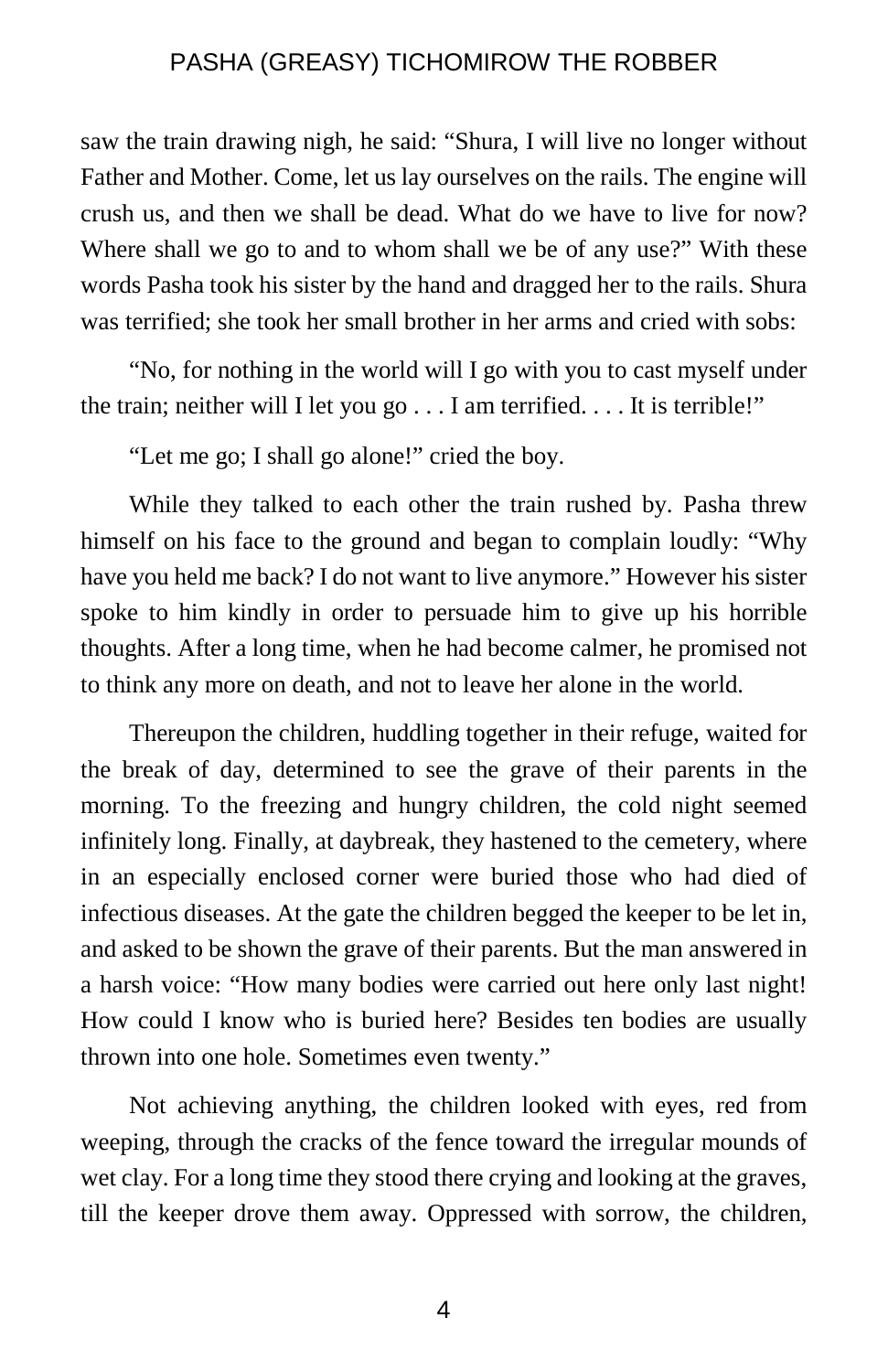holding each other's hands, returned to the snow fences, which were the witnesses of their cruel experiences of the last five days, including the parting with their beloved mother. This place now became for the orphaned children their second home. Under the protection of these fences they began to consider what to do further.

The very thought of being put into barracks for orphans seemed terrible to them; yet they realized that that would be their salvation from hunger, which began to be more and more intense. Their meager supply of food, as well as money, had been taken from them with the rest of their baggage.

Fear overshadowed the lonesome, hungry, and freezing children, although high above them the larks were joyfully singing their spring songs and the dear rays of the sun gilded everything around. In the hearts of the orphans it was a dark night. Their mutual sorrow drew the brother and sister together. Shura tried to be a mother to her little brother. She kissed him and tried to comfort him with the following words: "We shall not despair, my beloved; God will not forsake us."

Just as the children decided to follow the railroad to the next village to beg a bite of bread, they heard above them a coarse voice: "What are you doing here? To whom do you belong?" An unknown, uniformed man appeared before them and looked at them searchingly. They became so completely confused that they could not say at once that they were the children of immigrants and had just recently lost their parents. The stranger commanded them to follow him, and led them into the distribution office. There it was promptly decided to send them to the barracks for orphans, where they did not want to go, because it meant separation for them; the girls' barracks were several railroad stations distant. Not heeding the pleadings and tears of the children, the officials took Pasha to the boys' barracks, about two miles distant, while Shura was sent on the train to the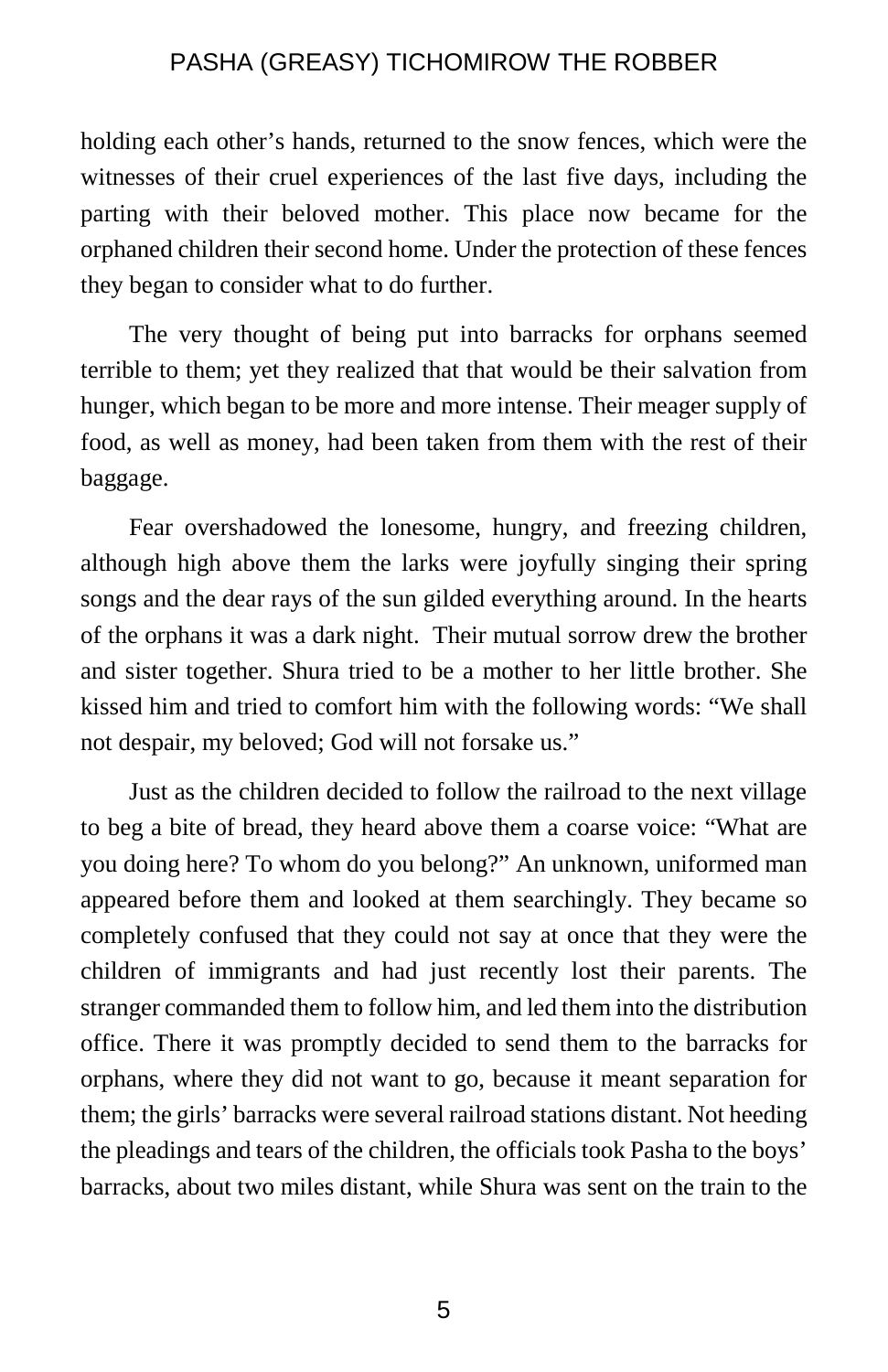girls' home. The sorrow of the children at parting cannot be described, for they lost in each other all that was still dear to them on the earth.

Pasha was taken to the barracks, where three hundred boys had already been taken. Many of them who had lived there a long time had become very mischievous, since they were now accustomed to the environment. With coarse joking, shoving, and pushes, the new-comer was greeted by the boys. Pasha entertained only one thought within a week: that was to flee from the barracks. The whole surroundings—the indifference toward the needs of the children, the coarse manners of the inmates, the continuous squabble and fighting as well as the obnoxious dried fish soup at dinner—had become intolerable to him. The lad watched for a suitable moment for the flight. The boys were forbidden to leave the barracks without being accompanied, but Pasha dared not to tarry. He went out in the dark and climbed over a low place in the board enclosure and ran, as if being chased, in the opposite direction from the railroad. About four miles from the barracks was the beginning of a large woods. On arriving there, Pasha felt somewhat calmer. He ran no more, but walked on, endeavoring not to lose sight of the edge of the woods, yet trying to get as far as possible from the barracks. Pasha walked until he was too tired to go farther; then he lay down under a tree and was soon fast asleep. He dreamed that he was overtaken and was carried back to the barracks, where he received a licking, and the obnoxious fish soup was continuously poured in his open mouth.

The warm spring sun was already high in the sky when the little runaway awoke. The manifold song of the birds almost deafened him; it seemed as if the feathery songsters wanted to boast of their art before the intruder into their green domain. Pasha arose and thought what to do next. He decided to return to his home village of Sosnovka; he had not forgotten the name of his district or country. What good times he used to have in Sosnovka! He remembered the small, but beautiful river where he had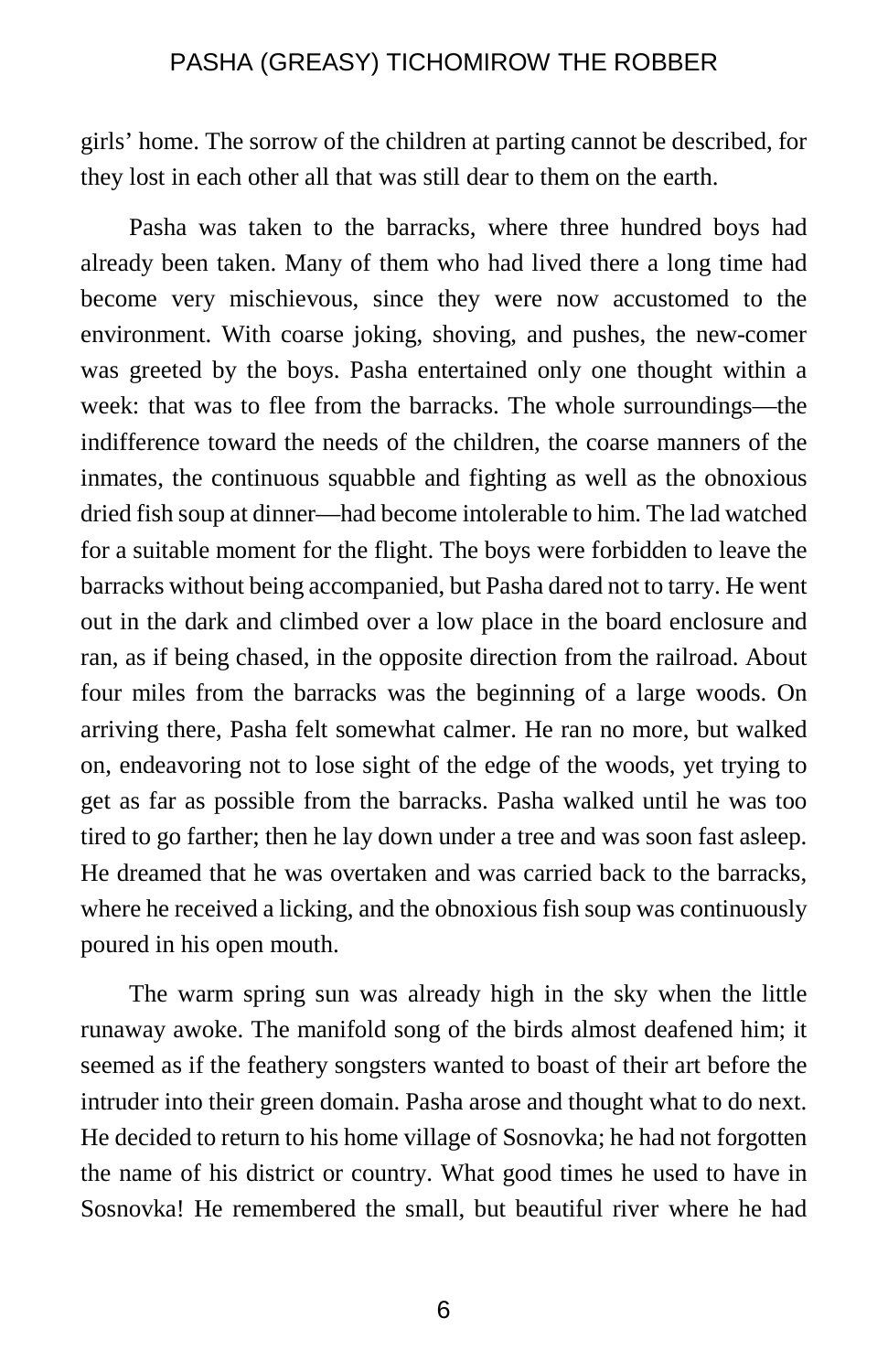bathed and caught fish with the other children. He would like very much to have seen his beloved sister before going, but where or how could he find her? Besides it terrified him to think that he might be found and brought back to the barracks. Therefore he bravely decided to go on, so that he would soon be far from the hated place; then he would inquire more particularly about the way to his home village.

With the exception of one village, where he begged bread, he avoided the homesteads all that day. As the second night overtook him, he went farther and deeper into the woods to spend the night. He lay down under a big tree and was soon fast asleep. Before daybreak he was awakened by a slap, and somebody called him with a loud voice: "Hey, there! Get up, little fellow! Why do you lie here? Who are you here with?" When Pasha arose he was confronted by three fellows, armed from head to foot. He was thoroughly frightened! "Be not afraid; we will not harm you. Tell us how you came here?"

When Pasha noticed that these men were not from the barracks he told them freely what he had passed through and where he wanted to go. The men listened attentively; the clever and daring boy appealed to them. After a short consultation they decided to take him along. "That he may not perish," they said. "This stripling can become somebody yet. He was not afraid to flee from the orphanage, and now he wants to undertake the long voyage to his home village all alone! We just have to raise him in our style." They told the boy of their decision, at the same time praising their manner of life and promised him that he should fare very well with them. Pasha dared not to contradict them, because he feared these armed men. He went with them into the interior of the woods, where in the clearing a strong young man waited for them with horses. He grasped Pasha under the arms, lifted the boy in front of himself on the horse, and they galloped away. After riding a long time by winding paths in the forest, they finally stopped. The horses were taken away, while the men, dragging Pasha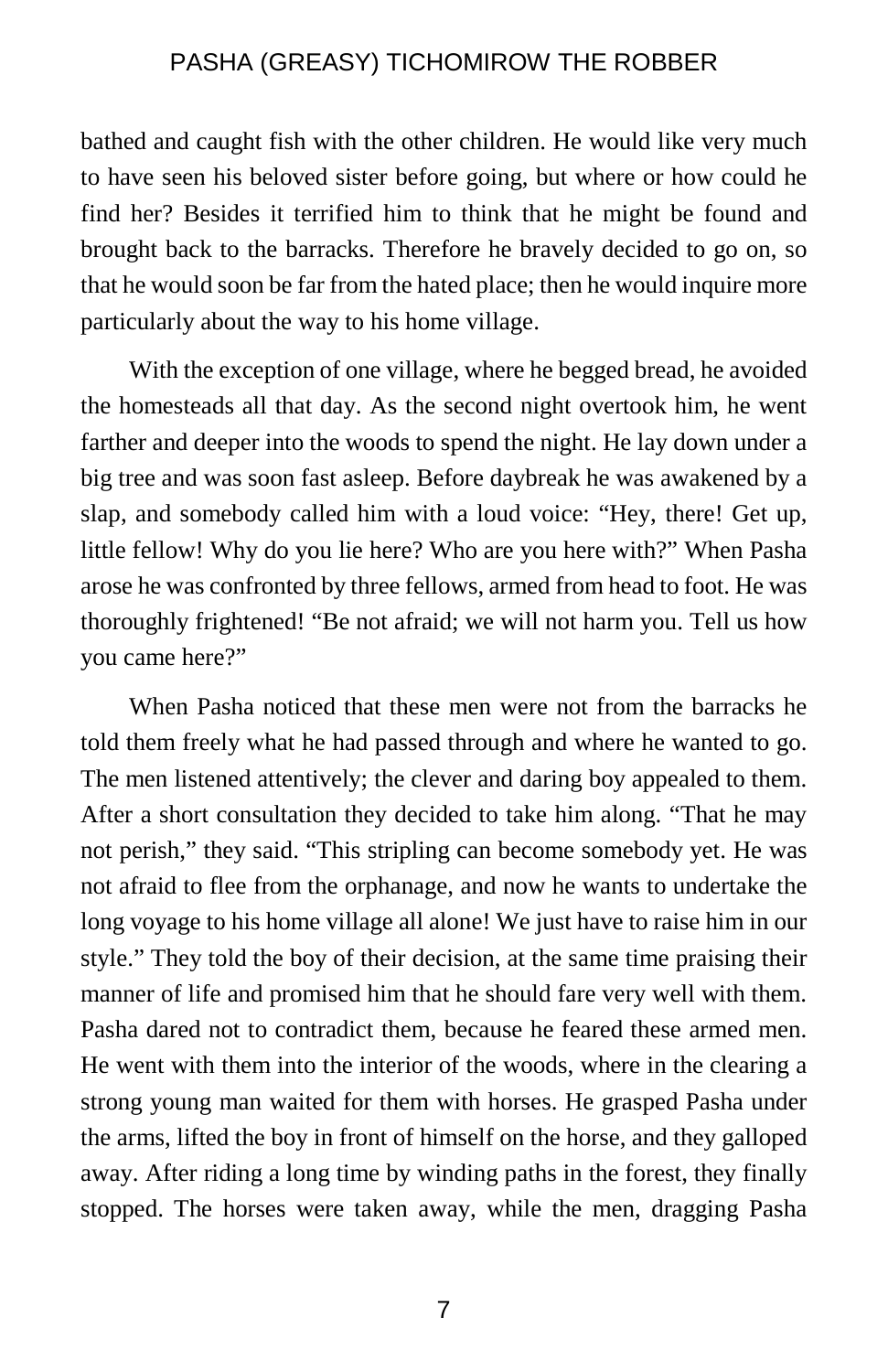behind them, crawled through an opening under some trees broken down by a storm. After a few minutes' walk through thick woods they came upon a clearing, where there were about twenty persons, mostly armed, and a few women. The eyes of all centered upon the boy, brought in as dirty and ragged as he was. They poured questions upon him: who he was, where he was from, etc. One of the men, seemingly the leader of the band, asked: "What's your name?"

"Pasha, Paul!" answered the boy with a firm voice.

"What is your family name?"

"Tichomirow" (which means quiet peace).

"That kind of a name does not fit among us; from now on you shall be called 'Greasy,' since you are so dirty and greasy," said the man. From that time he knew no other name than "Greasy." The new name pleased them all very much.

Now it became clear to Pasha that he had landed in a robbers' den. By and by he became acquainted with the new life, eventually found even a liking for it. The carefree liberty, the good food, the joyous and animated mood—all worked to make him friendly to those people, and he ceased to think about Sosnovka. Only his sister Shura he could not forget; the thought of her often made him sad, as he assumed she was no longer alive.

The little "Greasy" one soon became the darling of all the robbers and served all for a pastime. He again became very much interested in their adventures, and impatiently looked forward to their bringing in each new loot. Day by day he became familiar with the new life and soon forgot what once his parents had taught him about the sin of stealing; it became even a pleasure to him to inspect the looted things and to listen to the tales of the robbers when they returned from their "work" as they were pleased to call their evil trade.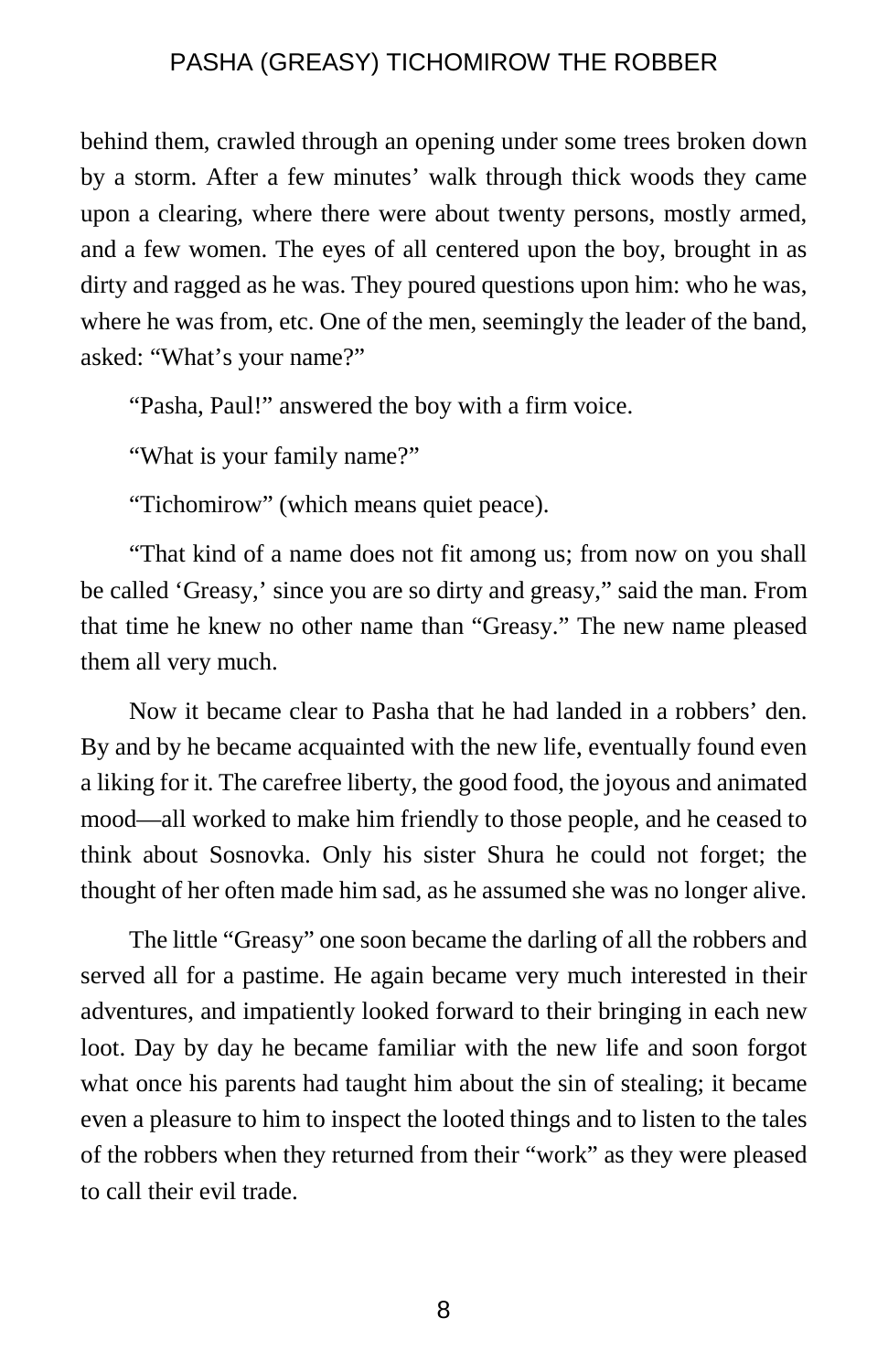By the time eight years had passed, then sixteen-year-old "Greasy" took a lively part in the robberies and plunderings of the band. Because of his bravery, cleverness, and capability, he soon became the helper of the leader. Their work terrorized the inhabitants in the circumference of seventy-five miles. The deep woods made it possible for the robbers to carry on their work without disturbances. It seemed as if nobody could find and put a halt to their activities. They robbed everybody who fell into their hands and not seldom committed murder.

But everything has its own time. One, a very simple case, brought about a complete change in the lives of the robbers. One part of the band with "Greasy" as their leader overtook two men passing through the woods, killed, and robbed them. The robbers took the horses, the clothing and the boots of the murdered ones for themselves, besides three rubles and fifty kopeken. In one of these sacks, with all kinds of utensils, they found two books. On the spur of the moment, the men wanted to throw the books away but considered it would be better to take them along for cigarette paper, so "Greasy" stuck the books among his things. In the evening after looking once more over the stolen goods robbed during the day he pulled out the books and began to leaf through them. One of the books had to him the unfamiliar inscription, **The Voice of Faith**; the other was a **New Testament**. Concerning the latter he had a feeble recollection from childhood; his parents also used to have a New Testament in Sosnovka. Lying in his bunk, "Greasy," to pass away the time, began to read. There he read: "There is none that seeketh after God . . . their throat is an open sepulchre, with their tongues they have used deceit; their mouth is full of cursing and bitterness. Their feet are swift to shed blood; destruction and misery are in their ways; and the way of peace have they not known; there is no fear of God before their eyes" (Rom. 3:11-18). He considered, "Formerly there were also people as we are today—'Their feet are swift to shed blood.' " In his mind there appeared the picture of how they, the robbers, had on their quick horses pursued the fleeing travelers,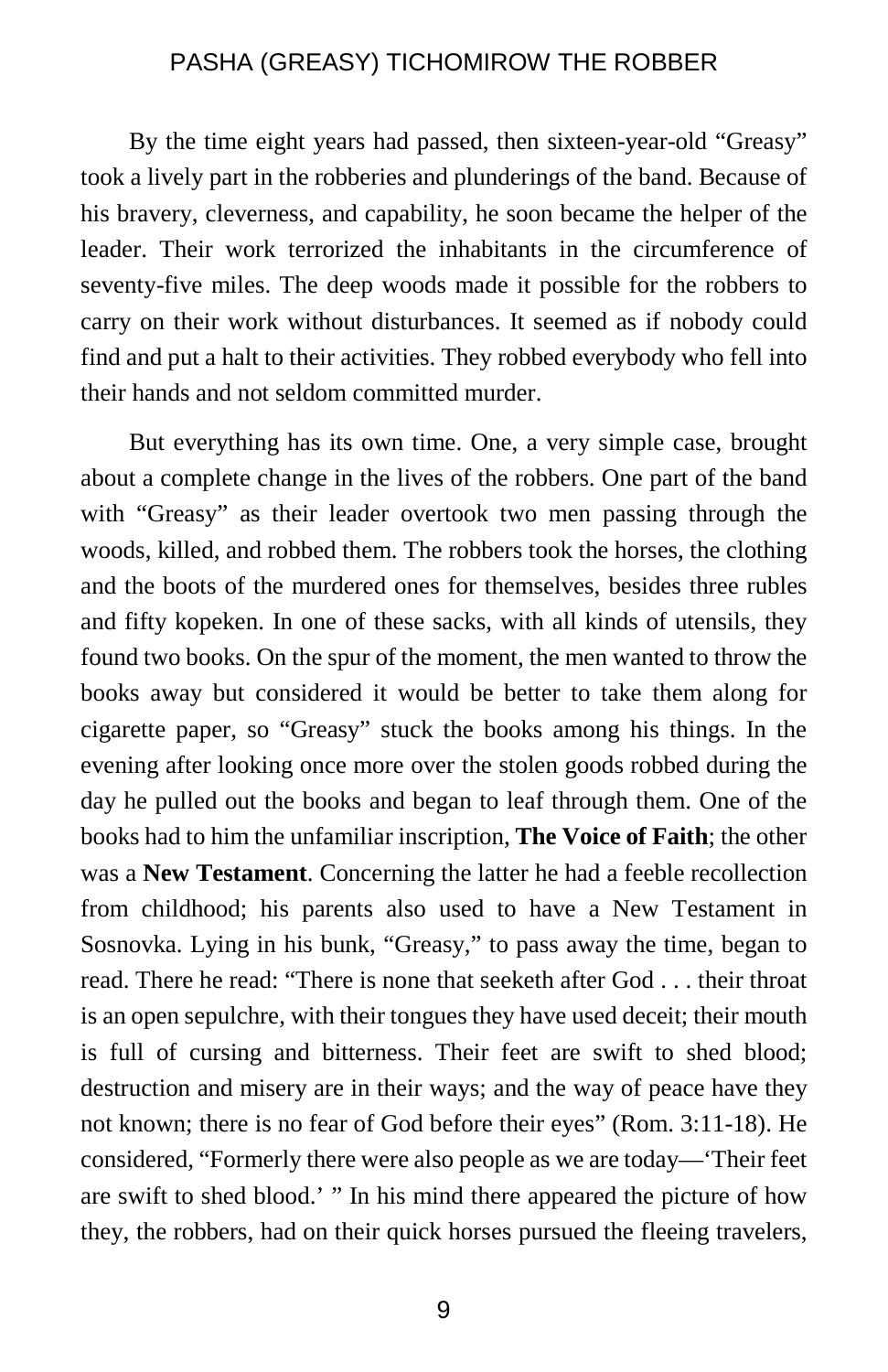and how, though the people pleaded for their lives, they killed them without pity. In remembering this a strange feeling came over him, and he considered farther: "Who may those people have been? Why did they carry this book with them?" He began to leaf through the New Testament in the hope of finding some information about the murdered ones, but he found no document containing a due as to whom the slain ones were. Only on the flyleaf he found the following inscription: "May 15, 1898, the day of conversion to the Lord, my repentance and new birth. On this day He forgave my sins and washed me with His holy blood."

"Greasy" understood not the meaning of those words, and turning additional pages read on: "Know ye not that the unrighteous shall not inherit the kingdom of God?" Thereupon he read the following enumeration of various abominations and summarizing words: "and such were some of you, but ye are washed, but ye are sanctified, but ye are justified in the name of the Lord Jesus, and the Spirit of our God." (1 Cor. 6:9-11).

Afterwards he read the prayer of the man who said: "Behold, Lord, the half of my goods I give to the poor; and if I have taken anything from any man by false accusation, I restore him fourfold." (Luke 19:8) He turned a few leaves and was gripped by the reading of the twenty-third chapter of the Gospel of Luke in which the crucifixion of Jesus is depicted. It was of special interest to him that two murderers were crucified with the Christ, and that the one who repented and confessed his sins was forgiven by Jesus and promised entrance to paradise.

"Greasy" shut the book and lay it under his pillow. Then rolling himself in his cover, he tried to sleep, but sleep left him. His heart was very much disturbed; all efforts to put away the thoughts crowding upon his mind were useless. Over and over rose the picture of how the two travelers on their knees pled to be spared.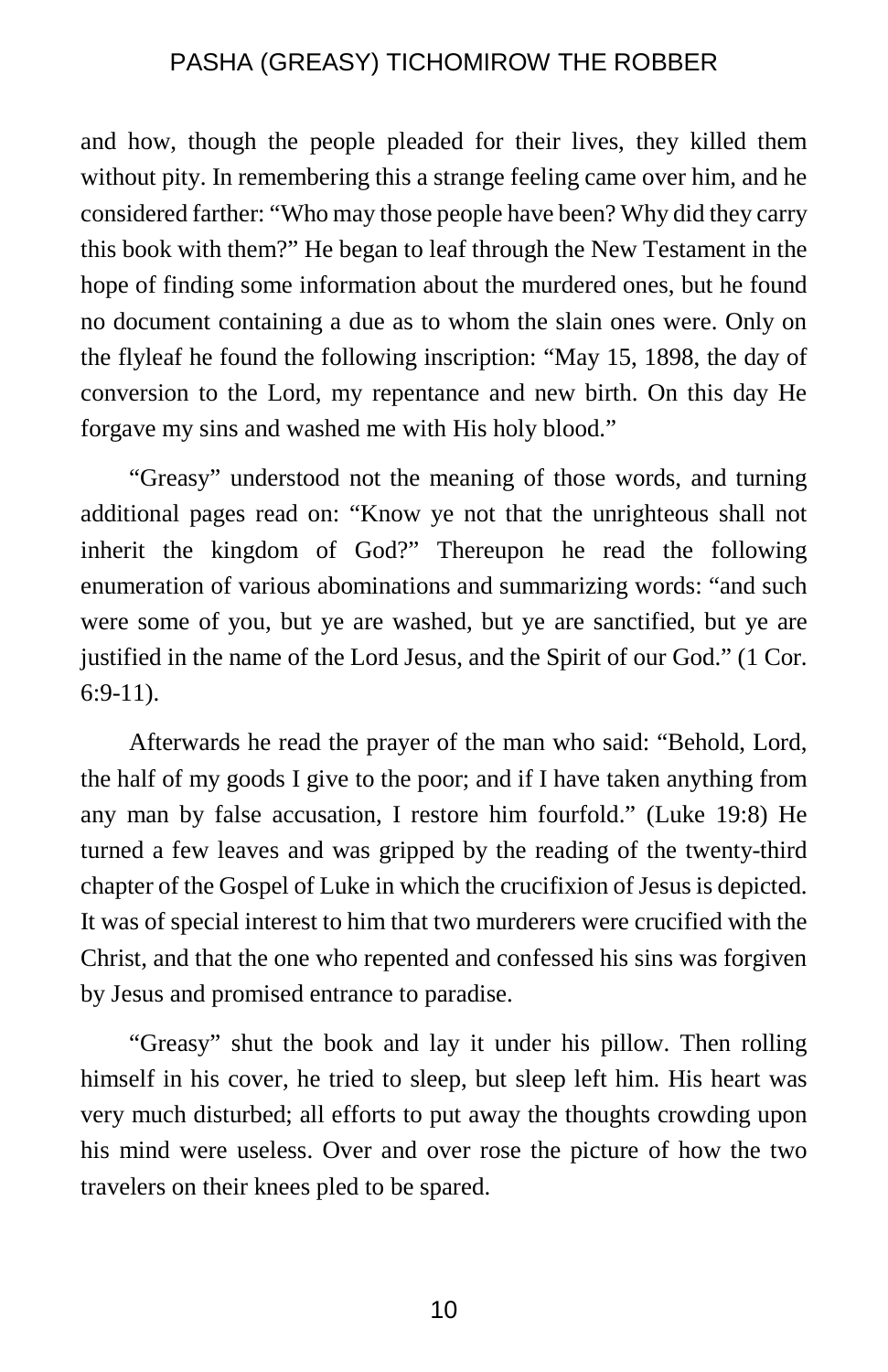Not until morning did deep sleep overcome "Greasy," and he awoke with renewed unrest in his soul. His comrades noticed the strange expression on his face, but knew not to what circumstance they should ascribe it. Some thought he had become sick. For a number of days he walked around in a daze, and nobody could get out of him what really was the matter. His comrades did not cease to try to find out the cause of his sadness, till he finally declared to some that he no longer could be at peace, since he had read something in the book that they had taken from the murdered ones. At this declaration all were overtaken with a strange feeling; what kind of book could that be which could bring about a sad transformation in their jolly comrade? They demanded that this book of witchcraft be surrendered and burned. Some, however, asked with interest that the book be given to them to look into. Finally it was decided that the book be read to the whole gang. When they were all together, "Greasy" read to them parts, which had moved him so greatly. They listened with strained attention. One young robber declared from the beginning with great certainty that the book was the New Testament, and he used to know it. "My mother was a 'Stundist,' " [believer] said he, "and always read in the Gospels. She often took me to the children's meetings, where we read out of this book, prayed, and sang."

For a long time the men sat listening to the reading of the book, and then they parted silently. Most of them were in a depressed mood. None of them could grasp the reason why the reading of the book should make such a strong impression on them. From that day the robbers came together from time to time to read the New Testament. The effect of the book was so powerful upon them that they could not withdraw from its influence.

Thus a whole month passed; then the young robber, whose mother had been a "stundist" declared to his comrades openly that he could no longer continue in the criminal trade. "Greasy" followed him. (The other robbers had already noted that both these young men prayed with tears in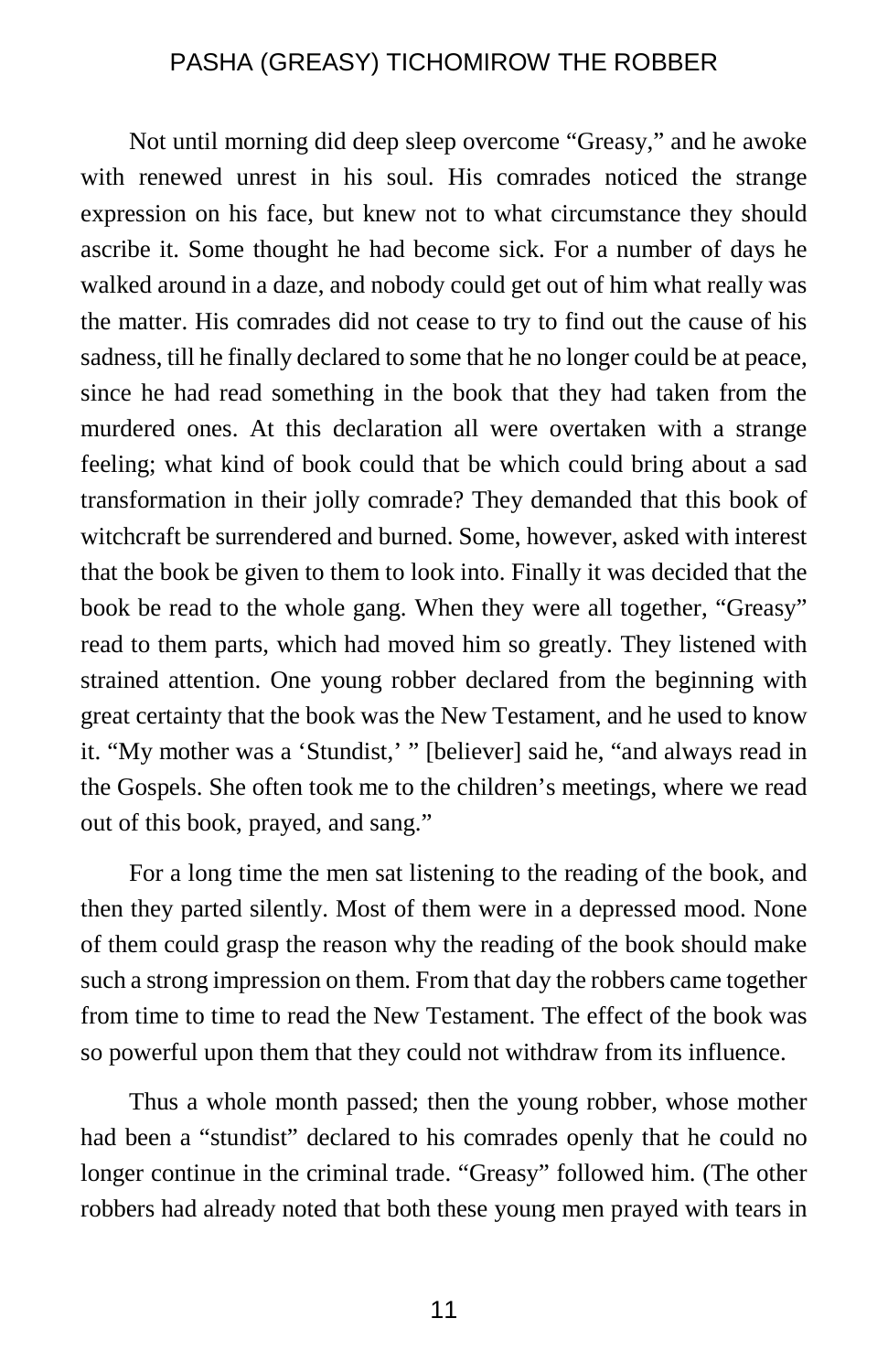their eyes. Eventually even the leader of the band followed their example. Then arose the question: What to do now and how to start a new life? They realized first of all, that it would be necessary for them to yield themselves to the justice. Since it was impossible for them to reimburse those whom they had damaged, there remained only one thing for them to do—deliver themselves to the authorities. Although the majority did not agree to this plan, the young robber who was the first to start the new life, "Greasy," and five other men decided to acknowledge their whole guilt before the representatives of the law.

The day of separation came; the parting was touching. The comrades asked "Greasy" that he should read to them once more from the New Testament. He opened to the place where the meeting of Jesus with the demoniacs is described and how the Master's power is depicted by the healing of the men and their subsequent loyalty to Him. "Thus he was with us also," added "Greasy." "We are about to quit our sinful lives; let us cease to do evil to people, and follow Christ!" After these words "Greasy" fell upon his knees and with loud voice confessed his misdeeds. Others followed his example. Among the general crying and sighing only single words and expressions could be distinguished: "forgive . . . us . . . me . . . do not remember my . . . wash me with Thy blood! . . . give me power! . . . I will no more . . . I shall no more . . . I promise!" etc. Parting with a kiss from the others, the seven robbers with their weapons in their hands, left for the nearest town, while the others disappeared in different directions.

With a decidedly firm step "Greasy" and his comrades drew into the city. Immediately they drew the attention of the inhabitants. Who could imagine where this group of colorfully arrayed armed men could have come from? At the corner of one of the main streets, they asked a policeman where the State Attorney of the district court lived. The policeman pointed out a large two-story house in the same street, which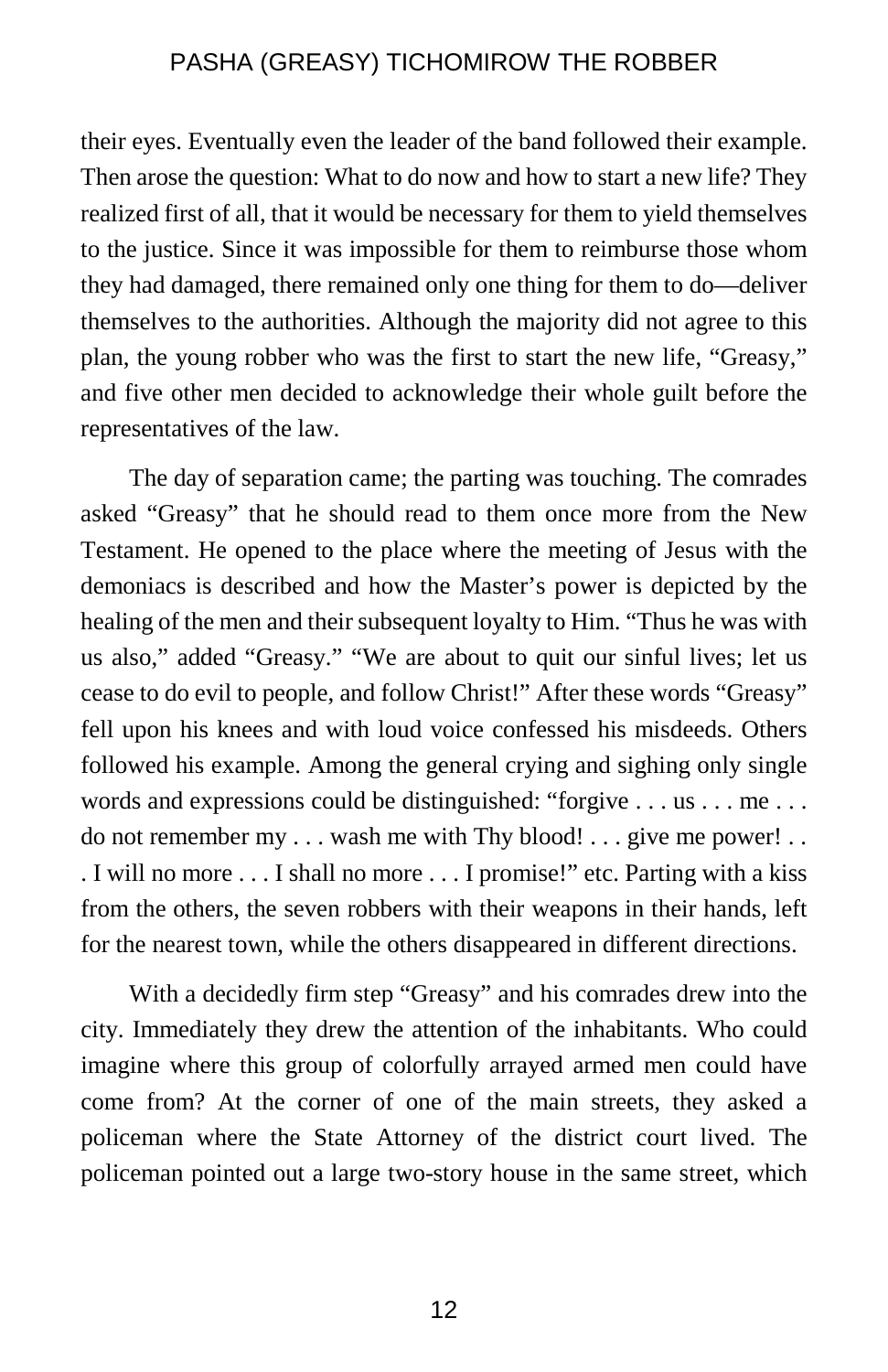the robbers entered. Previously they had agreed that "Greasy," the most intelligent, should present their case to the District Attorney.

The robbers entered now a large, sunny room, with hardwood floors, in which about twenty people were already gathered, waiting for the District Attorney. At the door of the office stood an attendant of the court. "Greasy" turned to him with the following words: "Please tell the District Attorney that we must speak with him without delay." The employee looked suspiciously at the armed group and asked: "What case do you have to present?"

"Something very important," answered Greasy.

The employee disappeared behind the door. In a few minutes the robbers stood before an elderly, respect-commanding gentleman, who seemed somewhat excited by the unexpected appearance of seven armed men. The robbers also, even though they had determined before leaving the backwoods to take the unusual step of free confession, when they stood face to face with the representative of the law were noticeably stirred. "Permit us to explain to you who we are and why we have come to this place," began "Greasy" with a trembling voice. "We are robbers; yet you need not fear us; we have come to confess our whole guilt to you and take our desserts. We have realized what a great injustice we have done, and are here now to suffer the punishment meted out by the law for robbery. Do with us as justice demands. Here are our weapons; take them." With these words "Greasy" and his fellows quickly laid down their weapons in a heap.

The District Attorney became completely confused and could not immediately control himself. It was the first time in his life that he had witnessed the confession of a whole group of men, who yielded themselves voluntarily into the hands of the representatives of the law. After some time he called the police; in a few minutes a small detachment of armed soldiers, led by a police captain, appeared. The necessary notes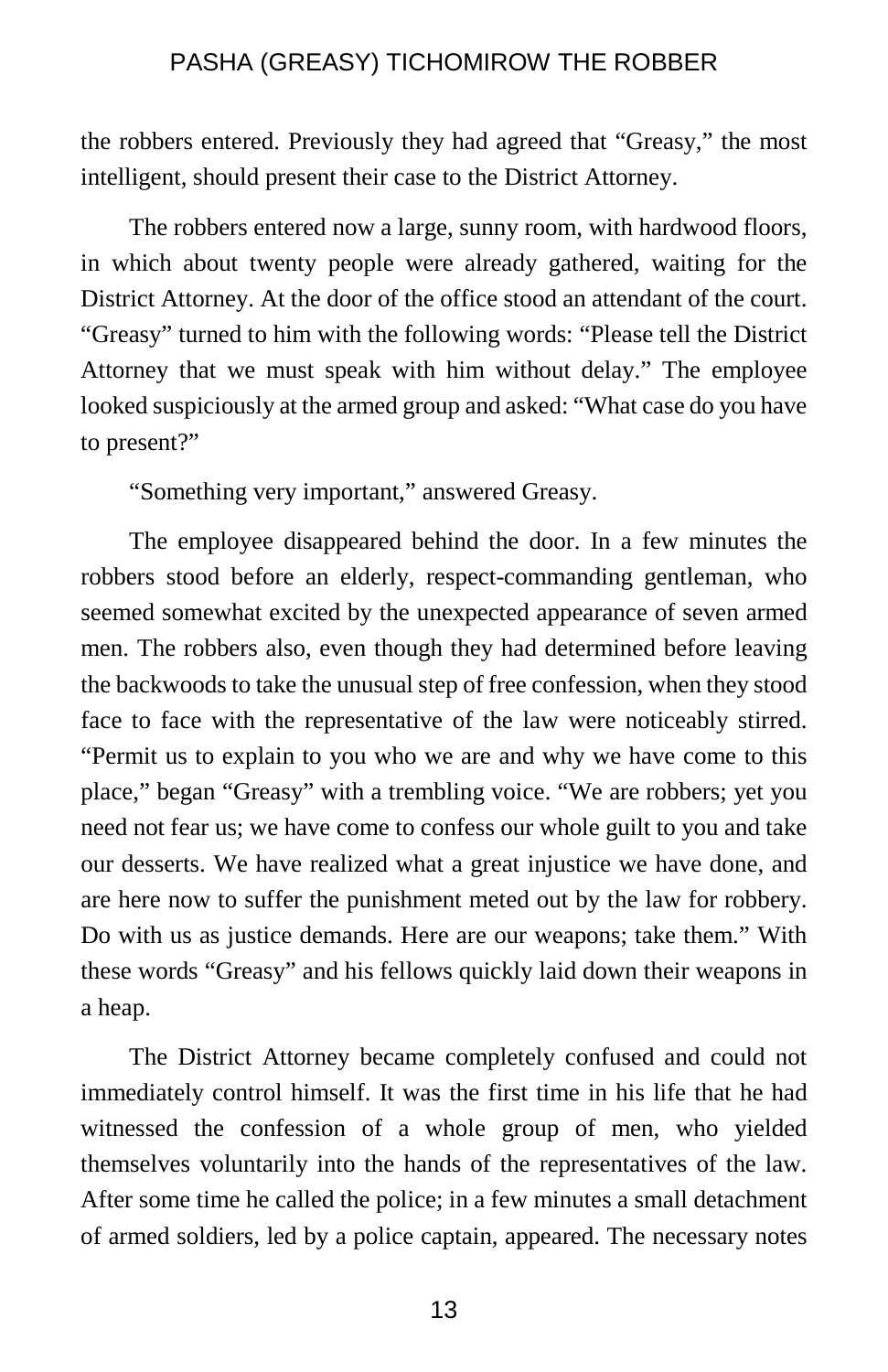of the case were taken and turned over to the department of investigation. As "Greasy," in the course of the examination, pictured the story of his life in general terms and spoke of the reason which caused him and his companions to forsake the robber's life in the forest, the District Attorney and all present were visibly moved, and only with effort could they hide their tears. It was difficult for them to realize that the thorough change in these robbers was due solely to their acquaintance with the Gospel. "I would no longer be called 'Greasy' but Paul Tichomirow," said the youth, "and I will hereafter serve God and mankind, and without murmuring take upon myself the punishment determined by the law. We are now in your hands." All his comrades agreed with this declaration.

Quite excited, the District Attorney commanded that the seven criminals be taken to the jail to be kept in separate cells, until the investigation be finished. Thereupon the former robbers were led away. The District Attorney remained alone with the police captain in the office; for a long time they discussed together this extraordinary happening. They knew that ordinarily criminals denied their guilt, or admitted it only under the pressure of undeniable evidences, or if they were caught in the deed. These men, however, came of their own free will and confessed all. How great must be the power of the Gospel to change the men in this manner!

After the police captain had left and the District Attorney had concluded his office hours, the latter told his wife the experience with the robbers. Her surprise was also great, and after some consideration she said: "One of the robbers that was crucified with Christ turned also, but he could not run away; these men, however, did not need to come; they could have carried on their business and kept hiding in the woods. It is just surprising and in the history of justice an unknown case!"

By nightfall the District Attorney and his wife were not yet calmed. "What do you think, Tanja [pet name for Tatjana]," said the District Attorney. "Should we not read the New Testament also? Perhaps we could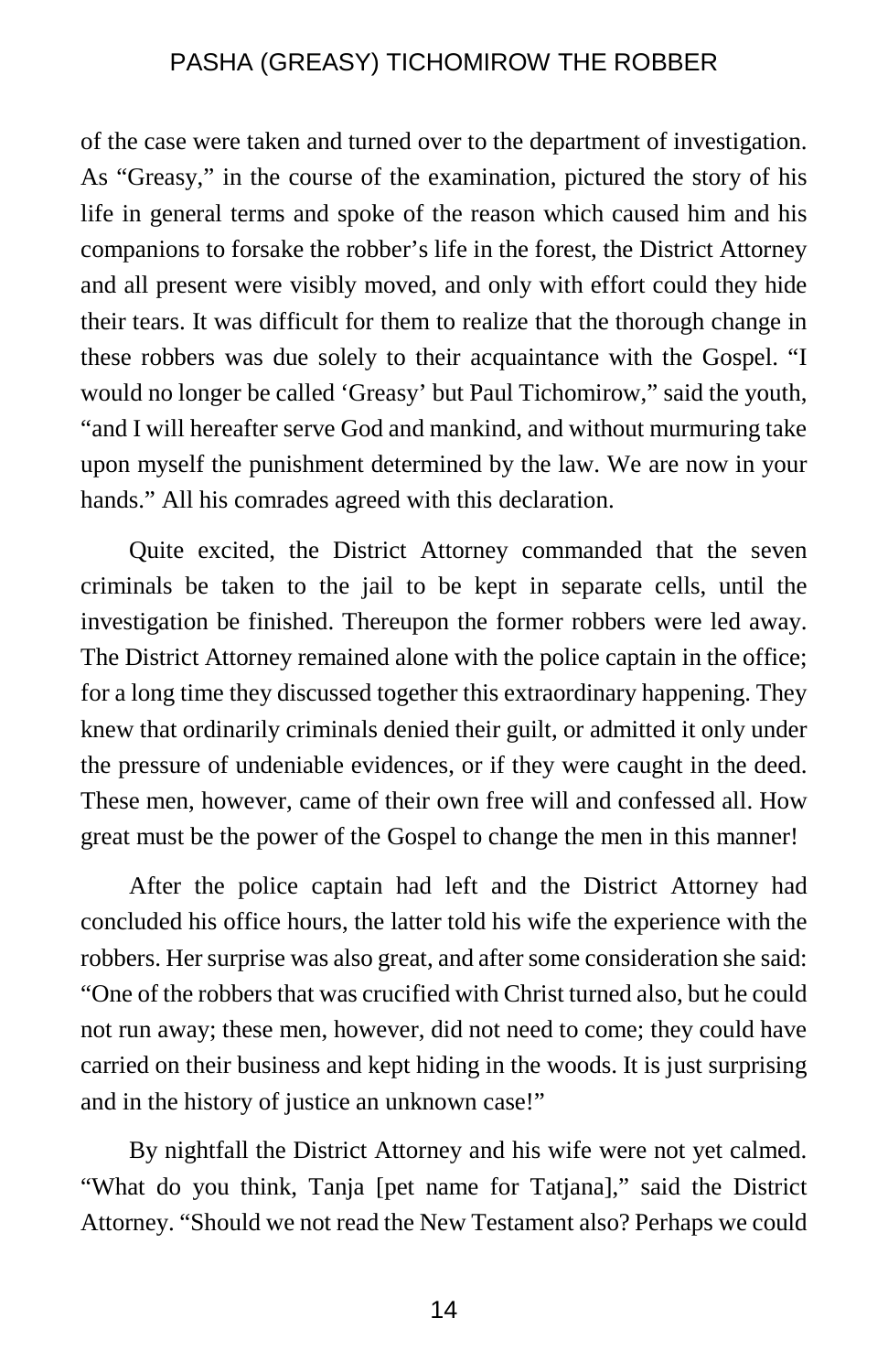find what could have worked so upon these men; we hardly know the book."

"I have read it already," said Tatjana Alexandrown disdainfully; "yet I cannot understand what could be therein to have worked so upon those robbers."

The District Attorney, Jurij Nikolajewitch, rose and went into the library to look for a New Testament, while his wife hurried to the kitchen to give orders for the supper. Jurij Nikolajewitch put on his spectacles, opened the New Testament, and began to turn the leaves in it. His attention was drawn to the twelfth chapter of John and he began to read. While reading, he agreed with the action of Mary, who spent the valuable ointment on Christ, while he, from the standpoint of a jurist, could not help condemning the secret thief, Judas; in his mind he viewed the traitor's evil deeds in the light of the pertaining paragraphs of the law. The attorney continued to read; he was astonished at the omnipotence of the Christ by which He raised Lazarus whose body was already decomposing; he marveled at the unbelief of the scribes, who were the eye witnesses of these unheard-of wonders; he thoughtfully considered the grain which must first die before it can bear fruit; yet he could not grasp the real meaning of the parable. However, when he came to the words: "And I, if I be lifted up from the earth, will draw all men unto me," he felt suddenly as if the Crucified One had come near; he felt a glow in his soul and longing after the cross from which once the great words sounded: "It is finished!" He considered if that could have been the power which had drawn Tichomirow? But a certain dread overcame him as he read at the end of the twelfth chapter the words: "He that rejecteth me, and receiveth not my words, hath one that judgeth him: that word that I have spoken, the same shall judge him in the last day." Then it was clear to him the reason that the robbers left their nefarious business.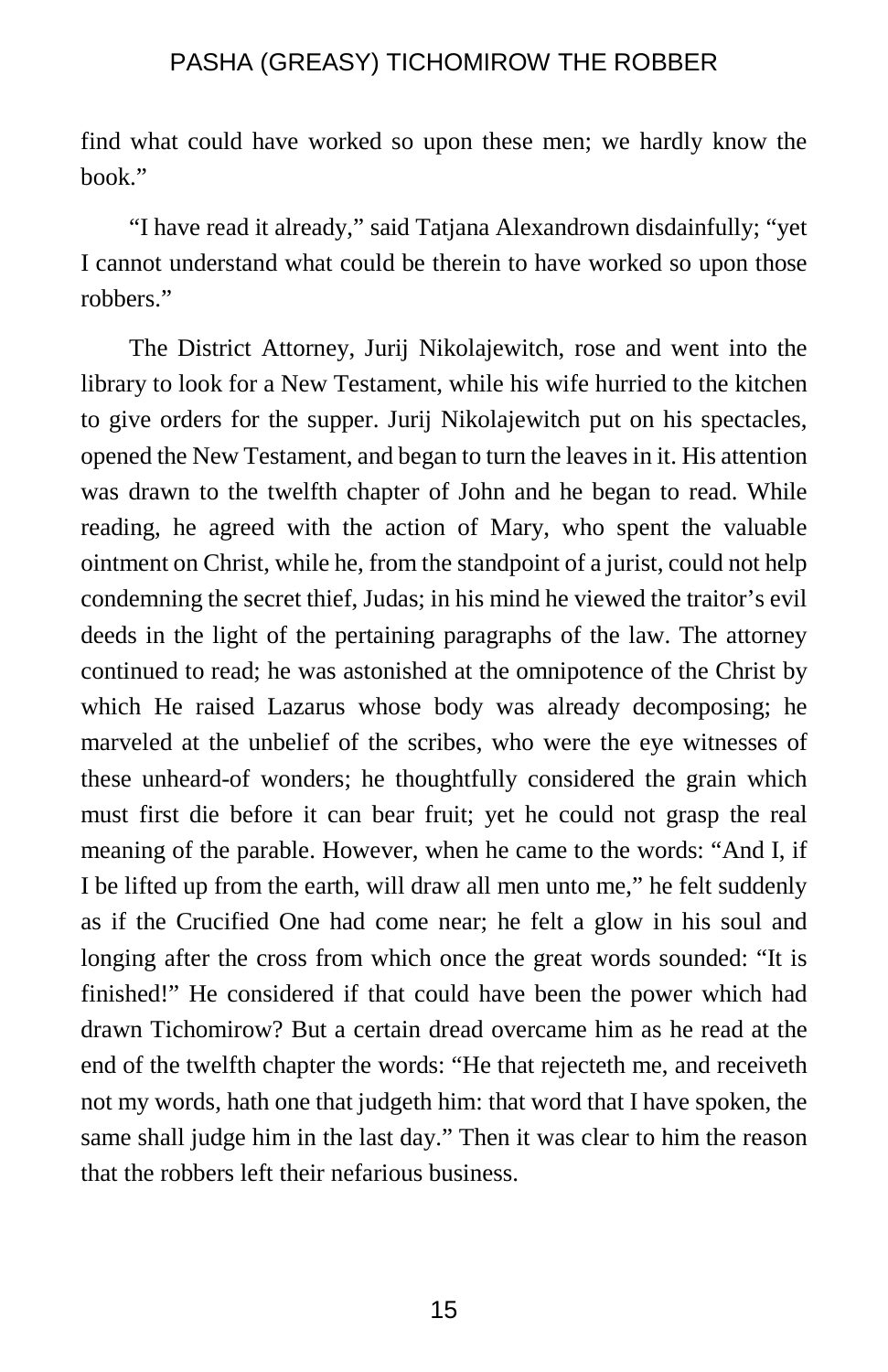Thereupon his wife came from the kitchen. "What are you thinking? What has stirred you up so greatly?" she asked her husband. Jurij Nikolajewitch began to explain; yet he could not put the proper words to the unusual theme, and she could not understand him. That night Jurij Nikolajewitch could not sleep. As soon as he closed his eyes, he heard the words: "My word will judge." It seemed to him that the paragraphs of the law of God were condemning him, the State Attorney, for all the misdeeds committed in his life to eternal hell and that he was seeking and calling for some advocate but could find none. At last he fell into a short slumber but even then could find no rest. In the morning he related to his wife what he had passed through during the night. She ascribed his condition to his strenuous service and nervous state; but when he declared his determination to give up his position, she was shocked and feared that he was losing his reason. Jurij Nikolajewitch, however, remained firm in his determination. It was evident to him that the Son of God lifted upon the cross was drawing him, the State Attorney, to Himself in order that He might be his personal Savior.

Paul Tichomirow and his comrades were put in separate cells. All the judges, who partook in the examination and who heard the robbers, wondered at the step that they had taken and were especially surprised over the fact that these men were changed only through the influence of the Gospel. Thus the great power of God's Book is manifested to whosoever draws nigh with a simple heart and real desire to know the truth. Soon the turning of the robbers, the sudden inexplicable resignation of the State's Attorney, and the demand of the priest that the former criminals be isolated under the assertion that Tichomirow and his comrades were misleading the other prisoners to the acceptance of their faith—was the talk of the town. The fire of the Gospel sprang up in every cell. Many of the prisoners and even some of the guards memorized almost all of the twelfth and sixteenth chapters of the Acts of the Apostles, for so greatly were they impressed by them.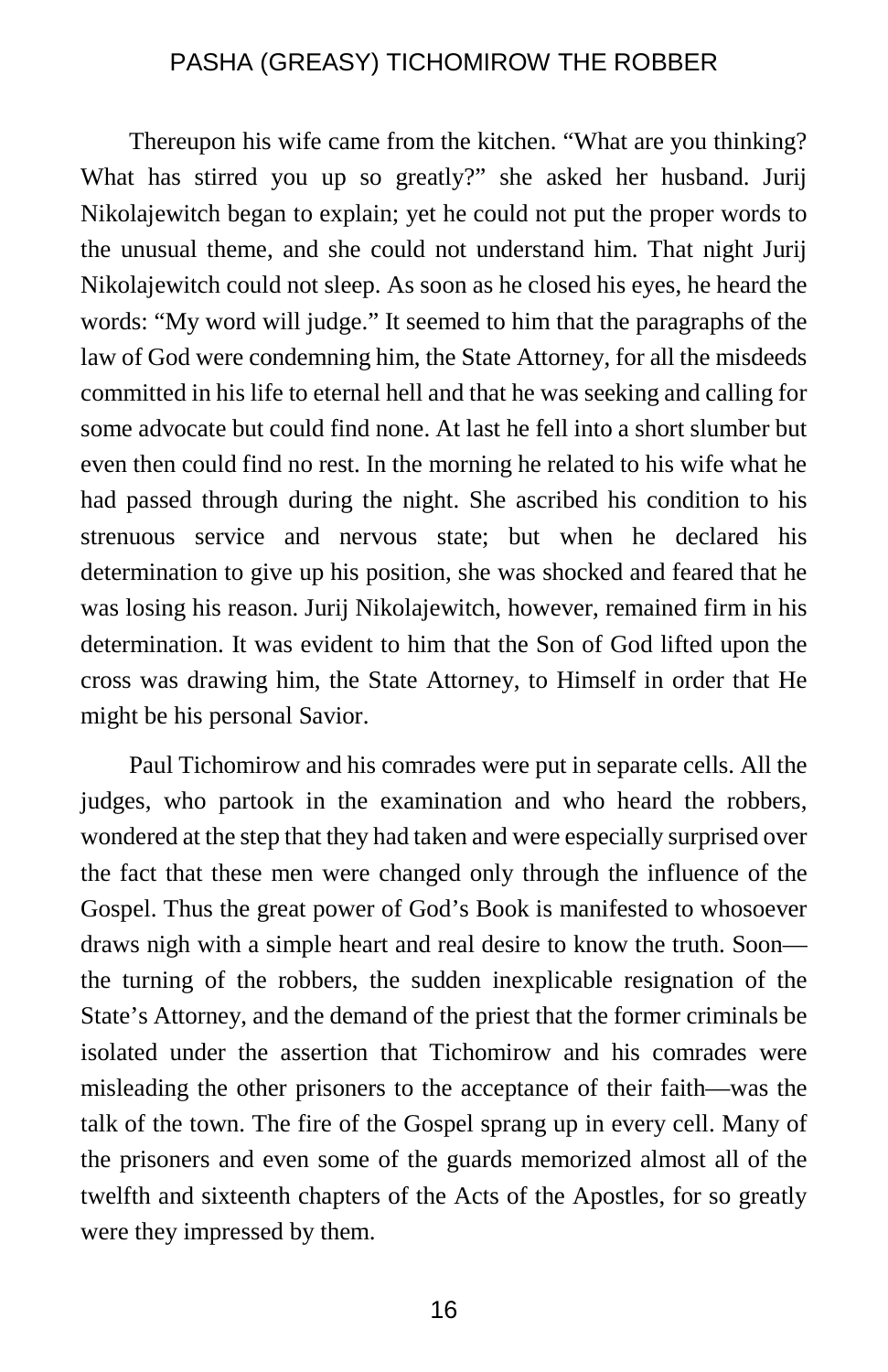A year later the seven robbers stood before the judgment bar. Because of the men's open confession, the State Attorney did not need to emphasize their guilt; the old State Attorney, as the criminals' representative pleaded for mercy, since the men had made an open confession and wanted to live honest lives. Nevertheless the men were condemned to ten years of compulsory labor. Humbly they accepted the judgment, realizing that they deserved it, and consequently did not appeal for mitigation. The court procedure was public. When the accused were permitted to speak the last word, each of them in simple expressions, voiced his regret for having wronged others for so many years and the effect of the Gospel in his inner life. Many of the listeners were touched; noticeably the seed of the Word of God began to take root in numerous hearts.

After the termination of the court trial the condemned were sent away singly to various destinations, with the exception of Tichomirow and Solowjew who went to the same place. At the parting, they promised one another to remain, under all conditions, honest and true to the Lord, and to tell others of His love. Tichomirow and Solowjew were sent to the district beyond the Baikal Sea; in all the transfer prisons, which they had to pass through on their way, they related their salvation through the Gospel and of the love of God to every repentant sinner. Everywhere they found some who would listen to their simple testimony and consider it in their heart.

Among those under compulsory labor, whose lot they now had to share, they found especially attentive listeners to the Living Word; after some time several surrendered fully to the Lord. Within two years, even the prison management noticed that the usually unruly convicts had become quiet and that the behavior of some had become faultless.

On the way to exile, Tichomirow sought everywhere some sign of the immigrants of the government of Mogilew, hoping to find out something about his countrymen and particularly whether his sister were still alive. All the letters that he had sent to his home town had remained unanswered.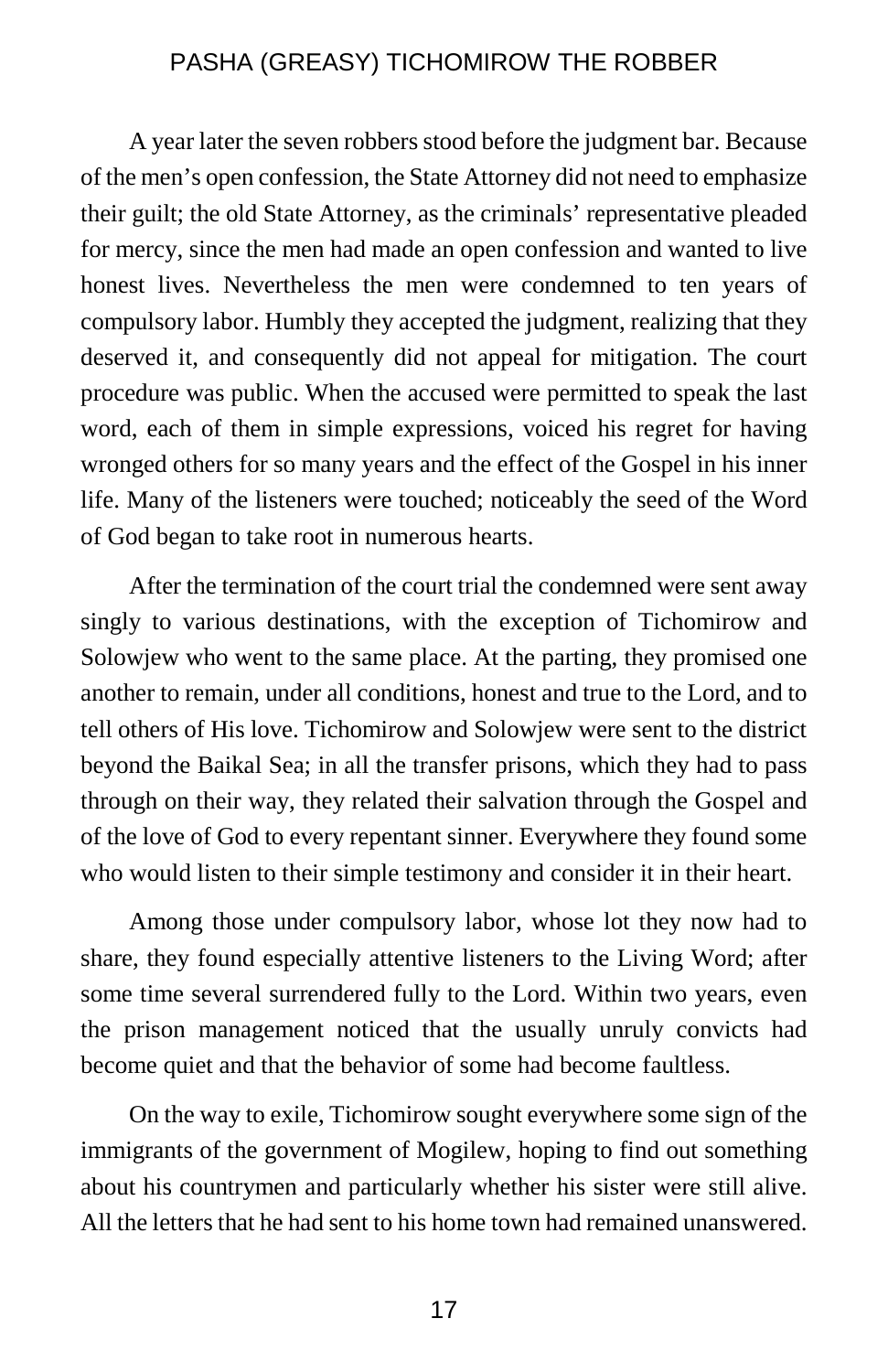How oft his thoughts returned to his beloved sister. How he would have liked to tell her all his experiences and about his conversion from the works of death into the living hope in Christ.

After several years, on account of some joyful national happening, an amnesty was granted, giving Paul Tichomirow and George Solowjew their liberty. Taking leave of those convicts who had been converted, they commended their spiritual children to God; all cried at the parting. Tichomirow and Solowjew began their way on foot, in the direction of Irkutsk-Tomsk. Their most ardent desire was to succeed in getting into European Russia, to their homes, of which they still had feeble recollections. Everyone whom they met on their wanderings, or in the lodgings, took an interest in them and asked who they were, where they came from, and where they were going. All were deeply moved by the life story of the former robbers, and in the hearts of many the desire was awakened to serve the Lord also. In many of the colonies they found believing brethren, with whom they spent the evenings in brotherly discussions and the reading of the Word of God. The believers rejoiced in the triumph of the Gospel manifested in the conversion of the lost sinners, and glorified the name of the Lord. In one of the settlements, where they spent Sunday and testified to a large congregation concerning their former life and their conversion, a great awakening started; a goodly number of souls turned to the Lord. This brought great joy to all.

In the first days of spring, when all nature was coming to new life after winter's long sleep, the migratory birds flew in large flocks toward their old homes, where in the fall they had left their nests behind—also Tichomirow and Solowjew hastened toward their home town, where however, their houses had been destroyed long ago. In their wanderings, they kept close to the railroad. Vainly Tichomirow tried to remember the name of the station where he had lost his parents and his sister. He would have liked to see once more the pile of snow fences, in the shadow of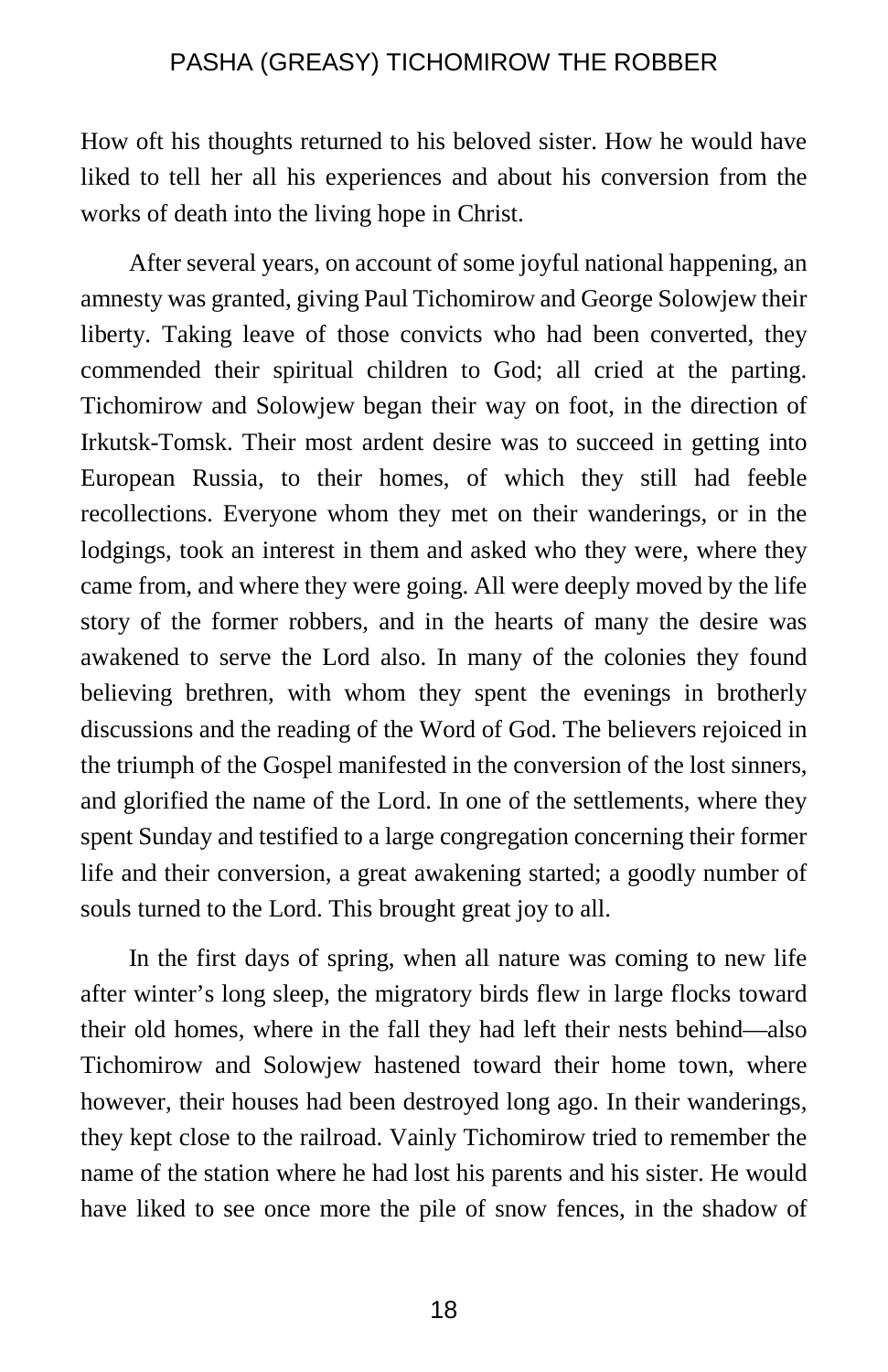which in his childhood, he had passed through so much sorrow and hardship. Remembering his experience, tears ran down his cheeks, and he exclaimed: "Oh my beloved ones . . . you have all forsaken me, and now I have to wander about alone in this wide world!" But then he remembered that neither had the Son of God a place of refuge on this earth; even among His own He was quite alone.

Toward the close of the day the wanderers drew nigh to a small town, situated on the bank of the river not far from the railroad. Turning into one of the streets, they asked the people: "Are there any believers?" A neat little house among the tall pines was pointed out to them. Nearing the place, they noticed two children playing at the door of the house and in the yard a young, well-dressed lady, quite busy; yet she greeted them kindly. The men told her that they were believers and asked for lodging. The young woman kindly led them into the house, saying, "For the brethren in the Lord there will always be a place." Thereupon she called her husband, who was working in the garden. He came at once, greeted the guests cordially, and conversed with them, while his wife hastened to prepare the tea. Before the water in the "samowar" came to a boil, she had milked two cows and set the table. What a feast! Large pieces of fresh butter, cream, a large pitcher of rich milk, two or three kinds of cake, boiled eggs, and wonderful white bread; it all was a sight for the eyes of the hungry wanderers. The large lamp threw a bright light on the snow-white tablecloth, and the shining "samowar" hummed cheerfully. The friendly lady of the house entered in her white embroidered apron and said to her husband: "Ask the brethren to come to the table." They sat down to the well-laden table, and the head of the home asked the blessing. He thanked the Lord for His love and care and for the guests, and asked Him to keep them in faith and bless the food. It was the first time in the life of Tichomirow that he sat at a so richly laden table amid so hospitable and kind a family. His heart overflowed with joy and delight. The children, a boy and a girl, also occupied places at the table and listened attentively to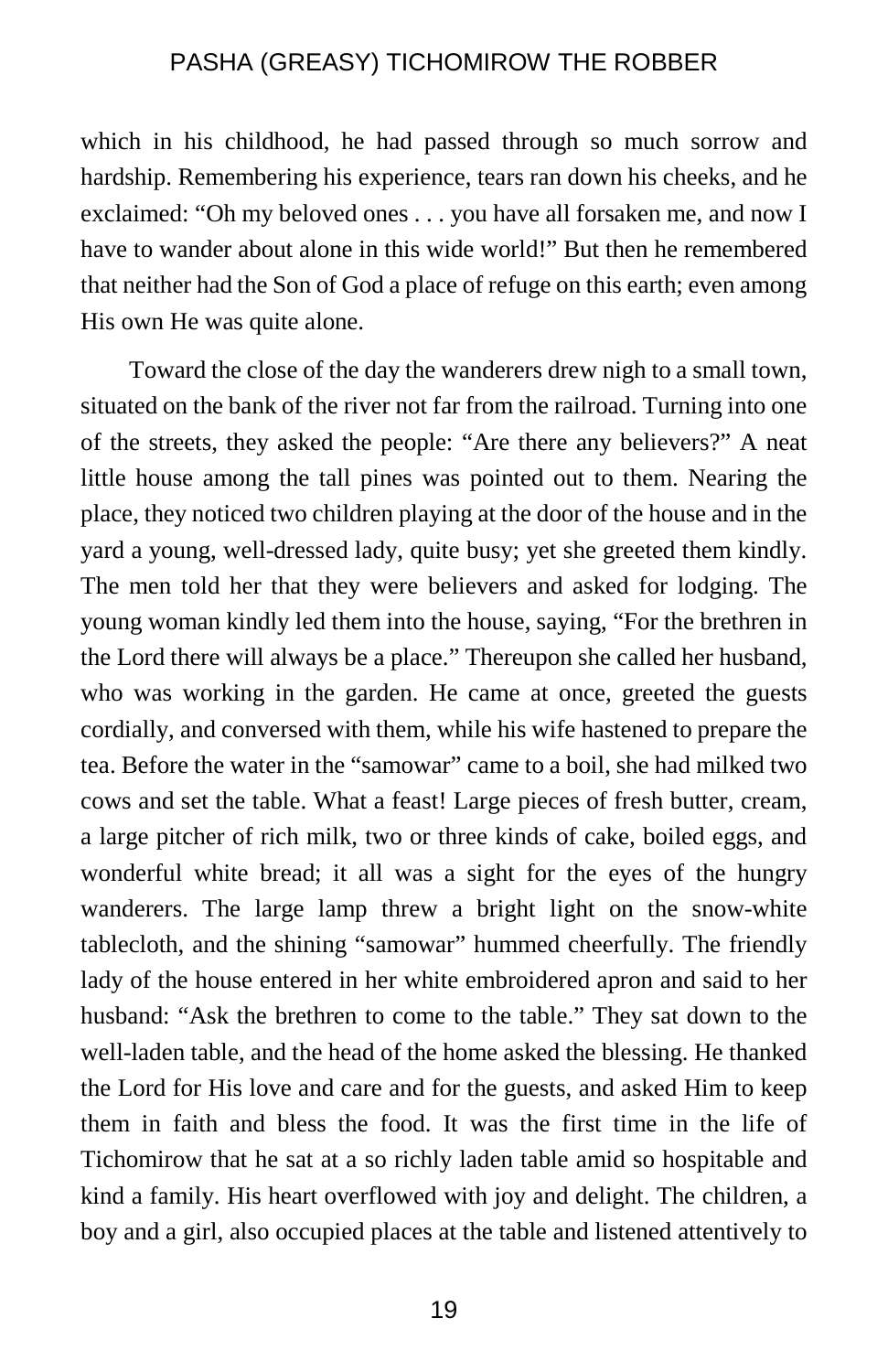the conversation. Tichomirow, at the call to supper, had to stop relating the story of his experience at the point where the robbers in the thick woods began to read the New Testament, which they had robbed of the murdered travelers. At the request of the head of the house, Tichomirow continued his story. In vivid words he pictured how the Gospel entered into his own and his comrade's hearts, how they regretted their evil deeds and then decided to change their way of living and deliver themselves to the justice; how the State Attorney was converted and how they were sentenced; further he told them of his stay in the transfer prisons and the years he spent in compulsory work till he received amnesty. The hosts could not take their eyes from the narrator, and the lady of the house often wiped the flowing tears from her cheeks, as if she wanted to hide them from the others.

During this narration the time passed unnoticed, until the large clock loudly announced the midnight hour; then they all knelt and thanked God for His wonderful grace in the salvation of the lost sinners. When the lady of the house arose, greatly moved, she said: "But where do you want to go now?"

"We determined to return to our former homes," answered **Tichomirow** 

"Do you still have relatives there?" she continued.

"Yes, Solowjew has still a mother, who is a believer, and lives in the government of Kiew. But I have nobody, neither Father nor Mother; I am simply going to look up my childhood place, my home village in the government of Mogilew. First of all, however, I have the great desire to tell my countrymen of Christ and His love for them."

"Are you an orphan a long time already?" resumed the hostess.

20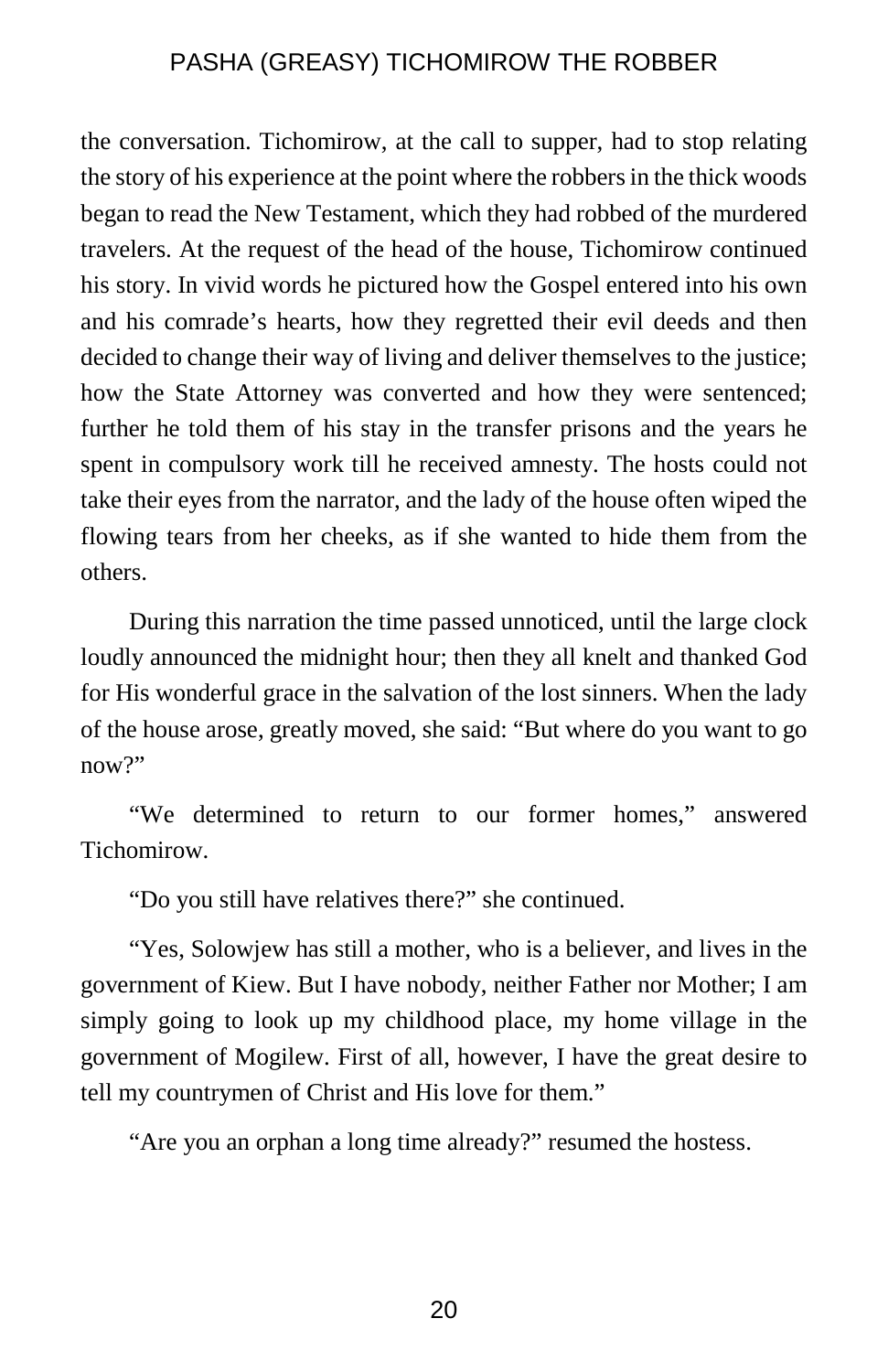"I lost my parents when I was eight years old; I lost them in Siberia on our migration trip. My father died two days before the passing away of my mother."

The lady grabbed the table with both hands and stood leaning forward looking Tichomirow deep into the eyes. Her husband looked surprisingly at her and could not understand the reason she questioned the guest so thoroughly instead of preparing the beds for the night. Tichomirow continued: "We, my sister and I, remained as orphans; she was somewhat older than I. The day after the death of our mother, I lost her out of sight; and up to this moment, I do not know what has become of her; surely she must have perished like so many orphan children of the immigrants, on account of the impossible living conditions. She was a good girl and cared for me as my own mother." And Tichomirow began to cry.

Pale as death and with tears streaming down her face, the hostess exclaimed: "Is it possible that it is you, my beloved brother, Pasha? Tell me quickly; my heart tells me it is you."

"Shura! Do my eyes really see you? You, my angel, my beloved!" he cried, weeping like a child.

"Yes, it is I; I am your sister; you, my beloved! How my heart cried out for you!" The brother and sister threw themselves into each other's arms, kissed, and wept. Then Tichomirow reached out for the children, who, crying, looked at their mother; presently he kissed the children and the husband of his sister.

Even Solowjew took part in the general joy and was greatly touched by the unexpected reunion of the brother and sister. Oh, what joy there was! Shura was so excited that she did not know what to do first; again and again she drew near to Pasha, put her arms around him and said: "Is it truly you, my brother? Do I really see you? Oh, what joy! As you neared our house, I had the impression of having found something valuable; my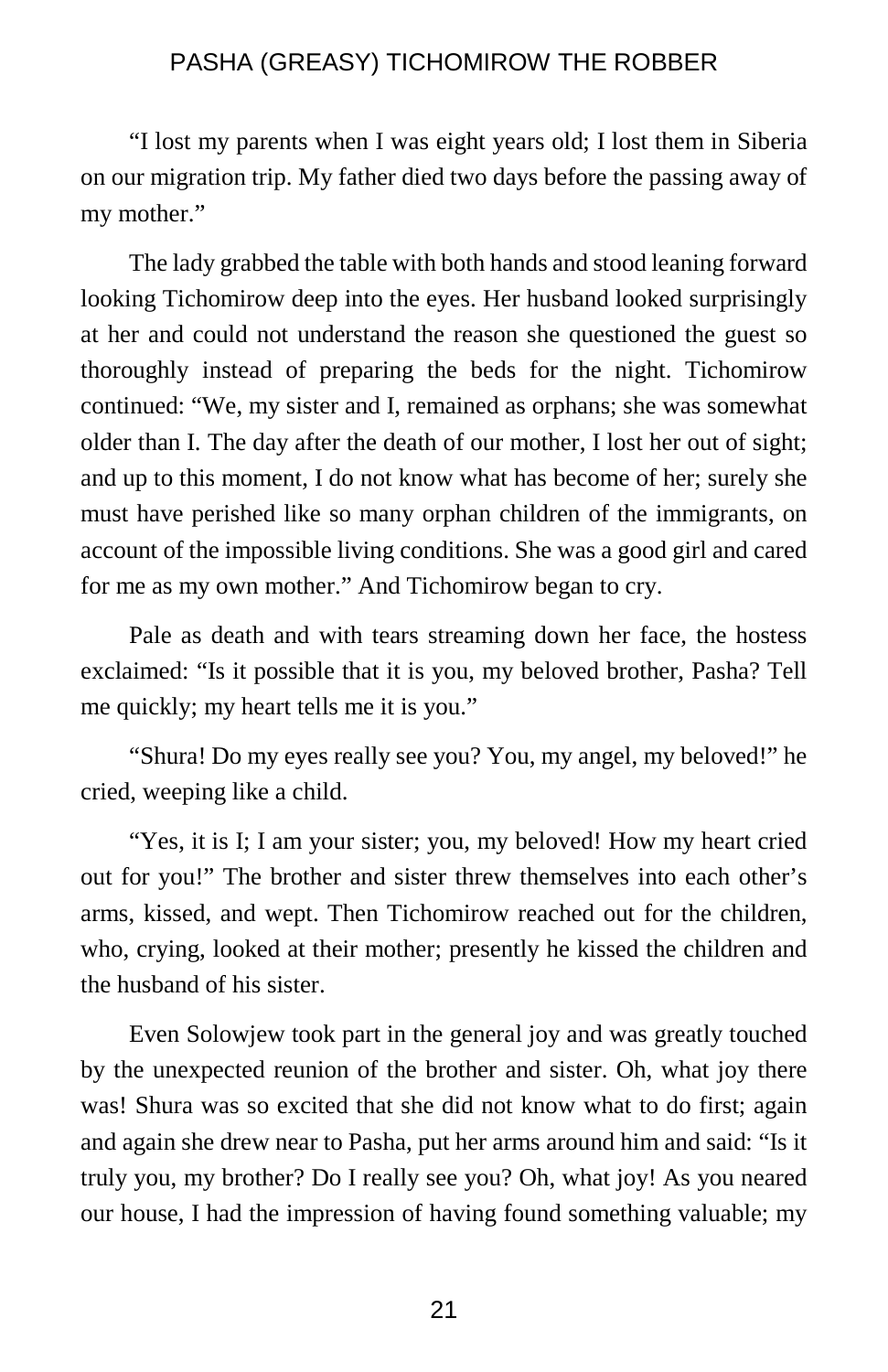heart was full with an unspeakable joy. I did not know how it came. I was prepared at once to offer you refreshment and lodging. After all the distress that I have experienced, I am ready to help other needy ones, also, but in this case my heart yearned especially to do so. Now I know why. It was my beloved brother who came to me; for twenty years we have not seen each other. What a joy!" Again they fell on their knees and praised God with such a fervency as never before. Even the five-year-old daughter of Shura prayed: "Dear Saviour, I thank Thee that Thou hast brought Uncle Pasha to us!" They all cried and Alexej Wasiljewitch thanked God for the valuable gift that God had granted to his wife.

It was already three o'clock in the morning; yet they had not slept; even the children had not lain down. Once more they drank tea, conversing together; finally just before daybreak they went to bed having commended themselves to the care of God. On account of their recent experiences the sleep of all was restless. Pasha dreamed how he had read in the woods the Gospel to his robber pals . . . how he parted from them, the State Attorney, the court, the transfer prisoners, the compulsory labor. When he awoke and convinced himself that he had only been dreaming, he thanked the Lord anew for what He had done. At the breakfast tea, he again expressed the same astonishment and admiration at the wonderful grace of God in caring for orphans. Shura asked her brother to repeat his experiences from the time of the parting at the snow fences at the railroad station. She herself had had to suffer much in the barracks for the girls and remained there till late fall. With the beginning of autumn, since the barracks were not heated, an epidemic set in, and the children died by the dozens. Then the good people from the surrounding villages came and took the children with them to save the little ones from freezing. Shura was taken by a poor, but believing widow who had four children of her own. In a small hut where the flat roof was covered with turf, Shura spent the winter with Aunt Dunja (pet name for Eudoxia); there she had enough bread. Aunt Dunja used to read the New Testament and pray with the children. In this colony was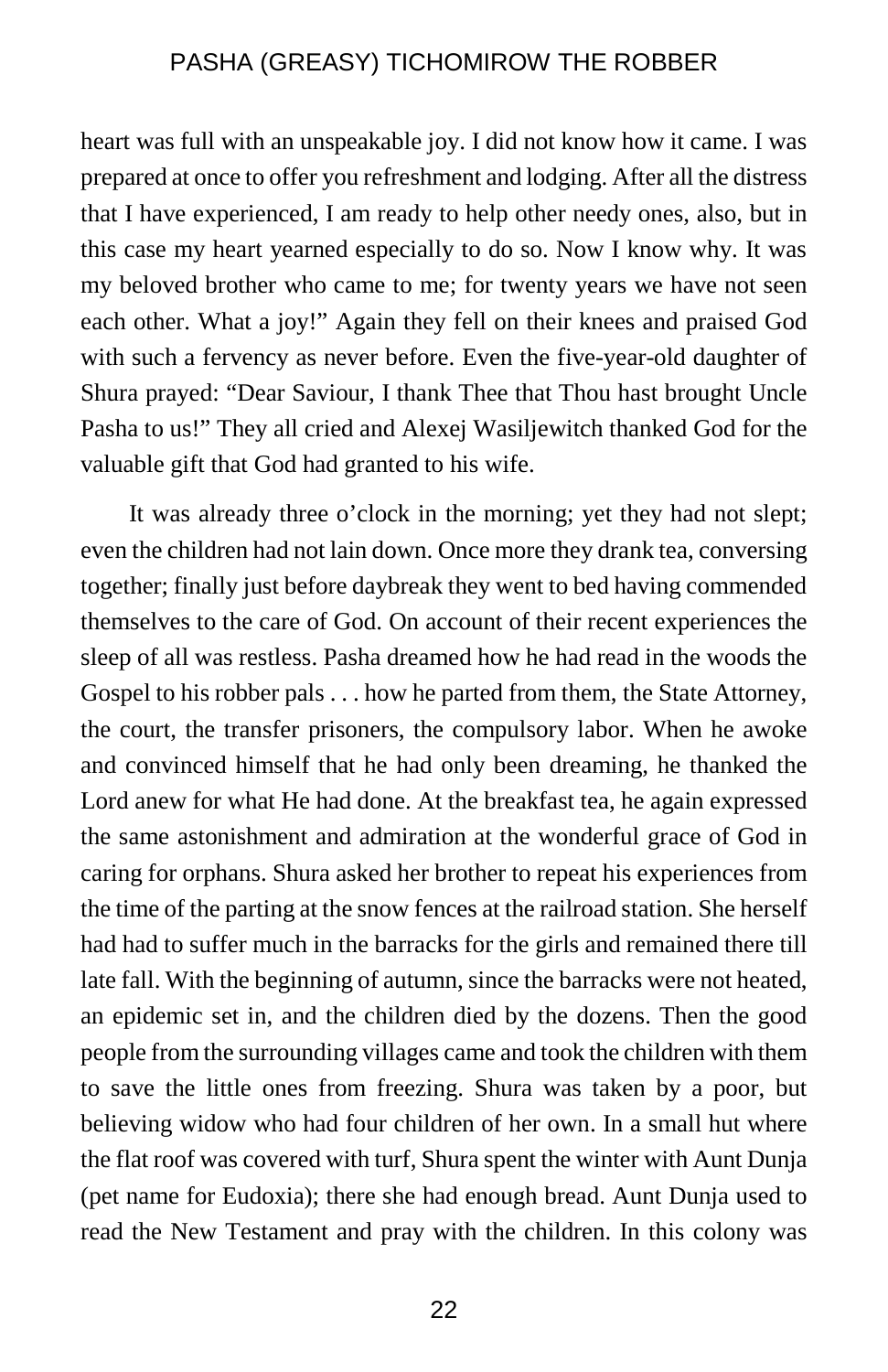also a school which Shura attended. She studied diligently, enjoyed reading very much, and especially liked to read in the New Testament. At the age of fourteen she experienced the grace and knowledge of salvation and requested baptism. Thus four more years passed. Shura grew up to young womanhood. She was known as a diligent worker and was the best singer in the choir. Everybody loved her. It would not enter anybody's mind that she was not the daughter of Aunt Dunja. They both loved each other very much. The choir of the village often visited the neighboring villages and towns to witness for the Lord. Once the singers decided to visit the town where Shura now lived. There the Lord blessed their service richly. Under the influence of the spiritual messages of the preacher who had come with the singers, and under the effort of the wonderful singing, a number of people turned to the Lord, among them a young bookkeeper, who was employed in a business house. Within a year he became the husband of Shura, and they had since lived together in love and harmony. They were blessed with two children. When Shura had finished her story she reminded Pasha how he would have thrown himself under the train after the death of the parents, and how she prevailed upon him not to take the desperate step, saying: "Despair not, my beloved, God will not forsake us." Now Pasha and Shura were constrained to think of the words of the Psalmist, "Sing unto God, sing praise to His name. His name is JAH, and rejoice before Him. A father of the fatherless and a judge of the widows is God in his holy habitation. God setteth the solitary in families: he bringeth out those which are bound with chains." (Psalms 68:4-6). And they praised the Lord anew.

Shura agreed with the intentions of her brother for return to the old home to call the relatives and acquaintances to Christ, and she was also desirous to accompany him on the trip and to help him in the work with unsaved souls. Alexej Wasiljewitch heartily agreed with the plan and promised to watch over the boy while Shura was to take the girl along. He also gave the necessary money for the journey.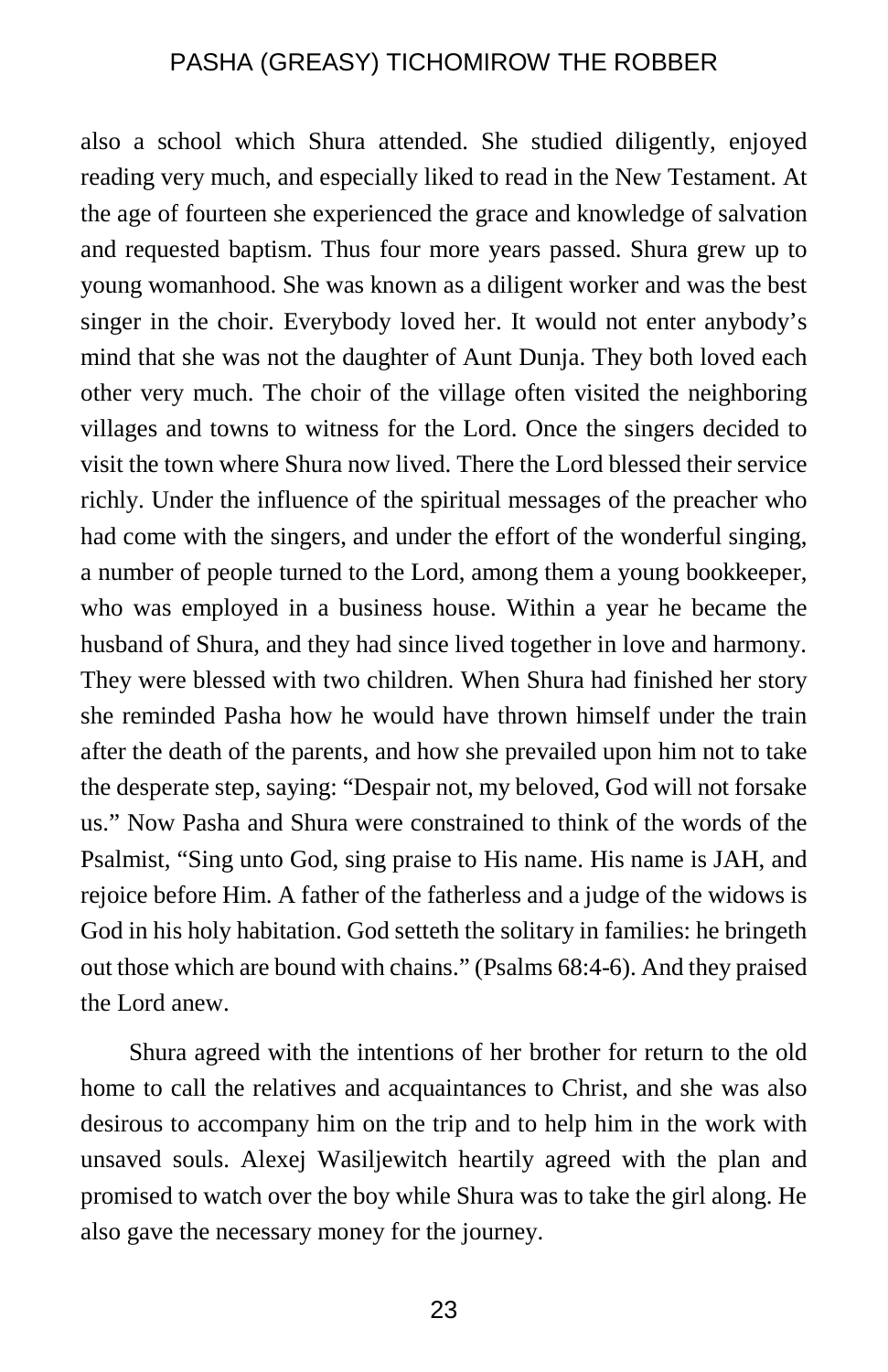Three days later the brother and sister were on their way toward European Russia. With Solowjew, they passed through Samaria, Saratow, Pensa, Woronesh, Kursk, and Kiew; in the latter city Solowjew parted with Pasha and Shura to go to his home village in the hope, after having seen his mother, to return to them. The brother and sister continued their journey to the government of Mogilew to reach finally their home place of Sosnovka. Having arrived there and having inquired for the family of Tichomirow, they found two brothers of their father, two aunts, and some distant relatives still living. All were surprised at the appearance of Pasha and Shura, of whom they had heard, that after the death of their parents before reaching their destination, they, too, had perished. Everybody invited them as welcome guests. Soon they learned that their young relatives were evangelists, who refused to celebrate the joy of meeting again by drinking, because it was not becoming to Christians. But why not, asked the inhabitants of the village? Were they not also Christians, yet they drank liquor at every opportunity? Such questions usually started a discussion, which later turned to the reading of God's Word. Pasha's narration of how he came to the new life made a great impression upon all. Almost every evening the inhabitants of Sosnovka gathered at Tichomirow's to hear the Word of God; very gradually the truth of the Gospel broke down the barriers of the old prejudices of their purely outward form of religion. Many found Christ as their personal Saviour and decided to devote their lives to Him wholly.

Then came a new testing time. . . . The priests were stirred up and aroused the police of the whole district, insisting that the convict had come and ruined the foundation of the orthodox faith of the people, and that if the authorities did not capture him even the foundations of the state would be endangered by the new teaching. At night a policeman appeared in the dwelling of the Tichomirows, and led Paul to the president of the country police, where the next morning the examining magistrate and the priest appeared. After the investigation, a bill charging seduction was filed.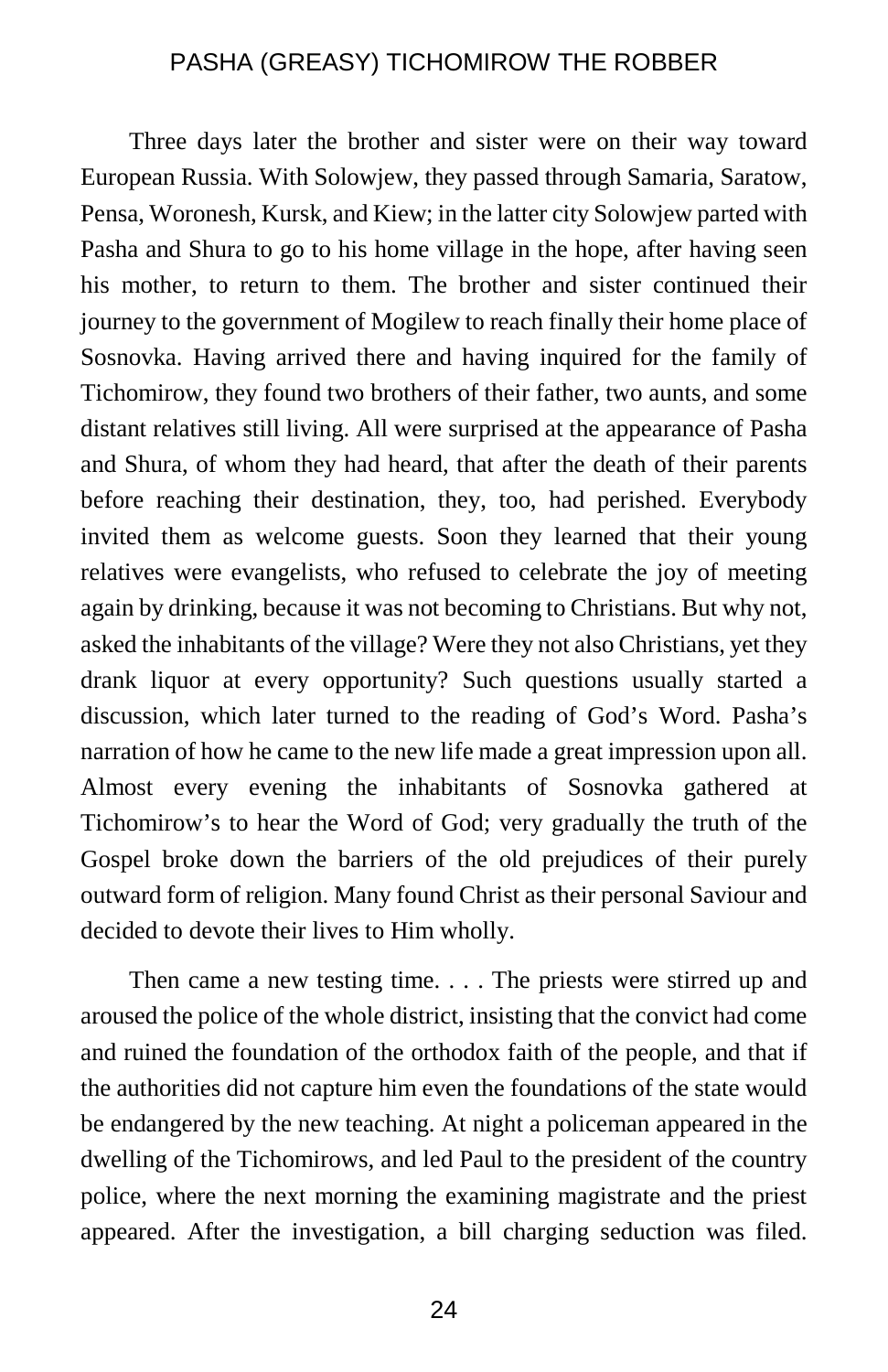While awaiting the court trial, Tichomirow was taken to the country prison under police guard.

Shura sorrowed very much for her brother. She had to return to Siberia without being able to see him again, because visiting the arrested ones was forbidden before the trial. After a few days Pasha wrote the following letter to his sister:

"My dear sister Shura:

I beg you not to be sorrowful about me. I am very glad to be in the prison, no longer as a thief and robber, but as a Christian to take part in the sufferings of my Saviour. I rejoice therein indescribably, because in the prison many lost souls thirst after salvation, to whom I am permitted to bring Christ. Be not dismayed but pray for me. I greet you and your husband and children with a kiss."

A whole year passed before the court trial. By that time Paul had been in three prisons. Everywhere he preached Christ, and everywhere the sinners decided to follow the way of salvation. The prison chaplains, however, asked the authorities to deliver them from this heretic, with whom they could not live peaceably. The court condemned Tichomirow to banishment for two years in the government of Jenisejek on the charge of seduction of the orthodox believers to "Stundism" (Gospel believers). Investigation brought to light that in Sosnovka alone, about a hundred ceased to go to the priest and to worship holy pictures.

Soon after his condemnation Paul was carried again by the way of the transport prisons to the country so well known to him—Siberia. He succeeded in notifying Shura and her husband in which train he should pass the nearest railroad station, and they went there to see him once more. They were permitted only to greet him through the bars of the prison wagons. Shura cried, because she felt sorry for her brother; but he looked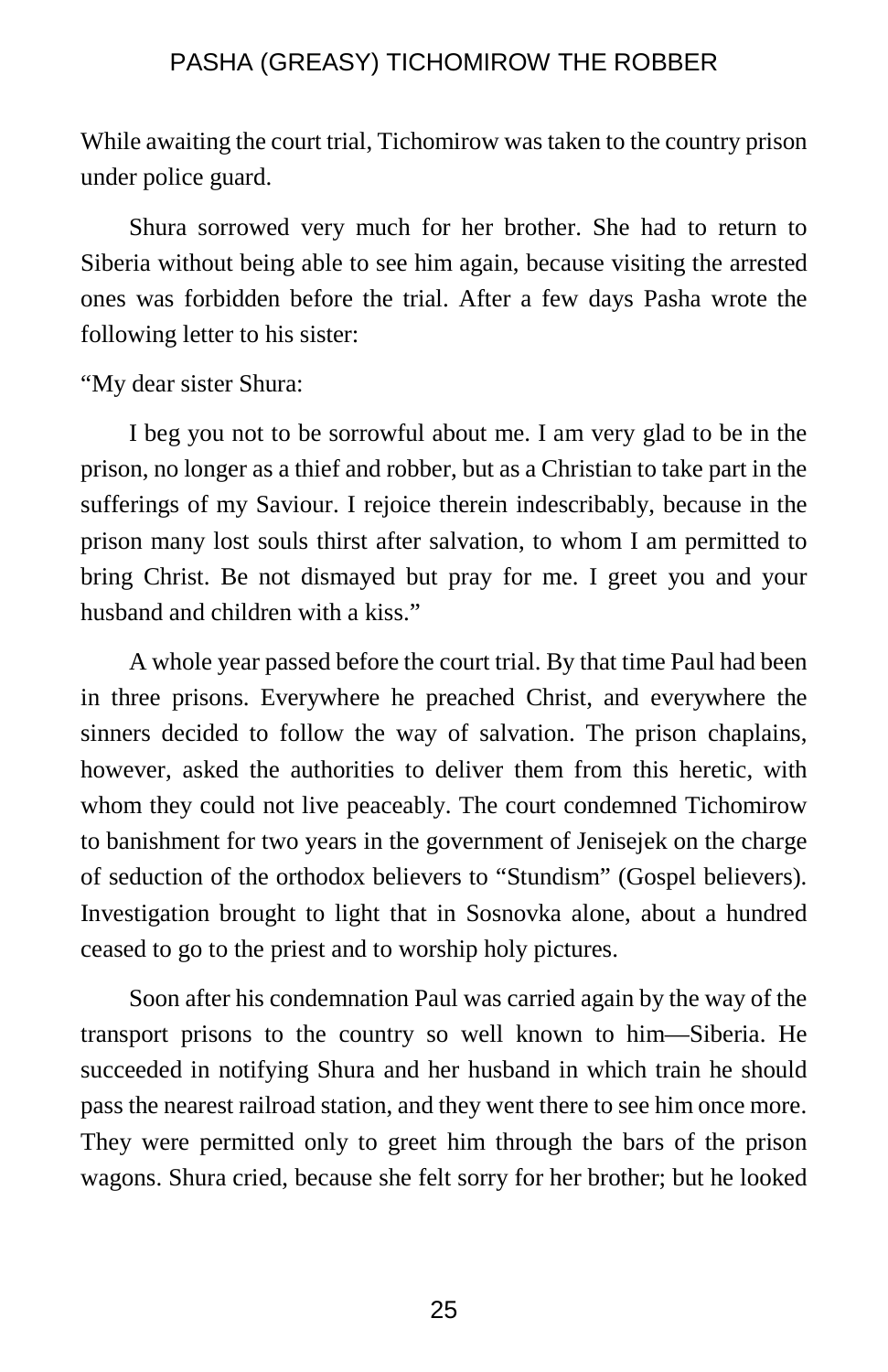at her smiling and let her know thereby that he was glad to be permitted to suffer for Christ's sake.

Two years passed. The life of Tichomirow during this banishment reflected everywhere that pure and holy life of the Christ, which was the cause of the success of his testimony. During those two years he was in continual communication by letter with Shura and also with Solowjew. The latter informed him that he remained in his native village where a small group of Gospel Christians gave him a brotherly welcome, and that he was permitted to work among them with a great blessing. His mother was still alive and very happy because God had answered her prayers and saved her son. She was concluding the last days of her life with her son, who was now an honest and chaste Christian.

After finishing the time of his banishment, Pasha went to his sister, fully determined to devote his whole life to the salvation of lost sinners. He would not be bound in marriage so that nothing should hinder him in the proclamation of that Gospel, which had changed him and many others completely. He worked in the congregation of that town in which Shura lived and also in other towns in Siberia, but his permanent dwelling was with his sister, to the joy of his brother-in-law, also. Shura often accompanied her brother on his trips into the villages as his co-worker in the vineyard of the Lord. The spiritual life of the congregation progressed.

Paul Tichomirow wrote the following words on the first page of the New Testament, which he had taken from the brother whom he once slew: "Forgive me, for Christ's sake, beloved brother. I put you to death while I myself was dead in my sins. The Lord hath forgiven me and raised me to a new life. Thy untimely, bodily death was the means of leading not only me, but also many other sinners and murderers to the Eternal Life. Thy New Testament softened my hard heart as a living stream, stilled my thirst, and continues to flow farther, quickening and giving life to other souls, also. For this I praise thy and my God. Amen!"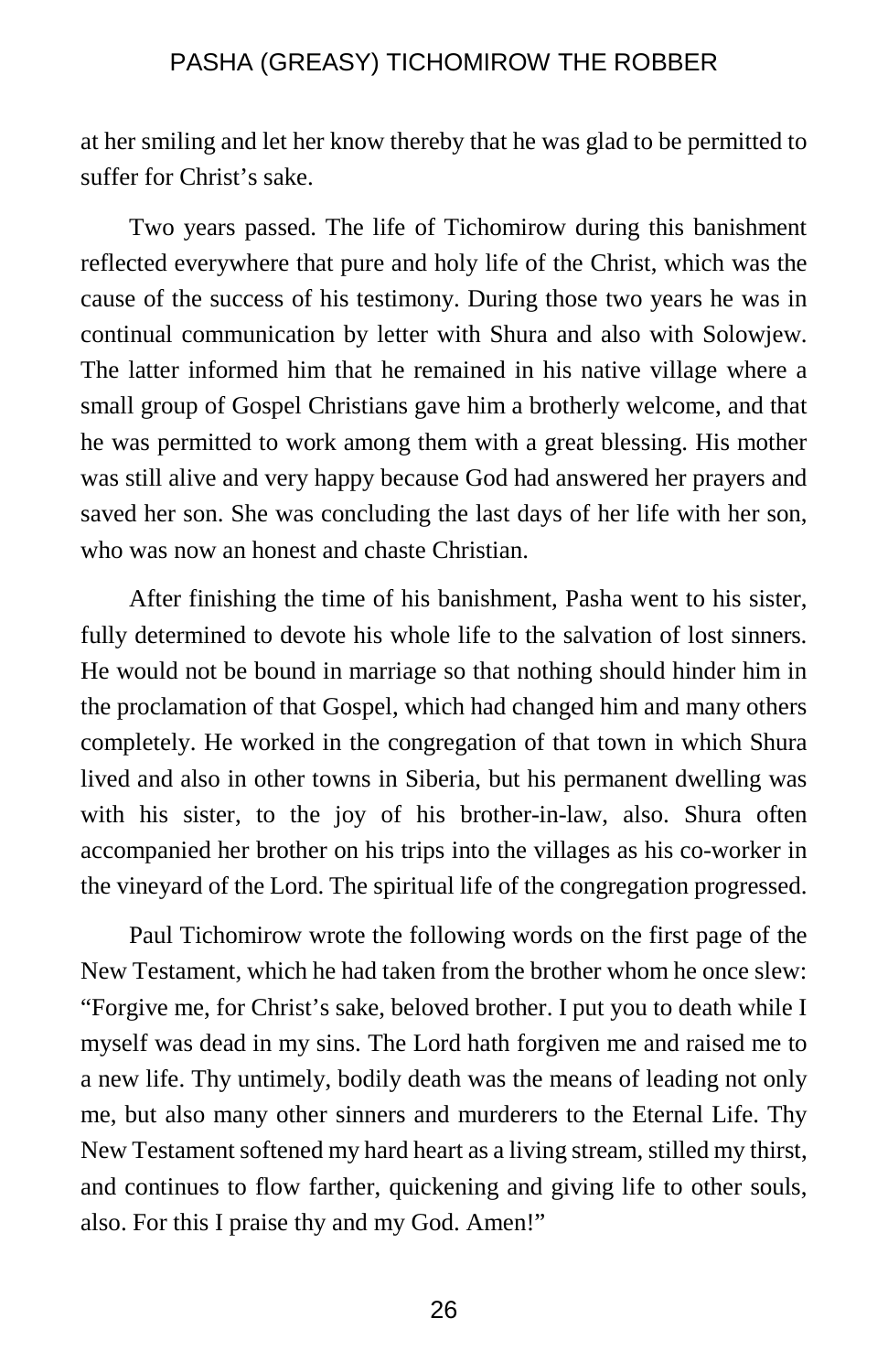In thankfulness for blessing obtained by the reading of this life story, this effort has been made, by the means of this translation to enable others to be partakers of the blessing, which comes from a sincere and serious acceptance of the Word of God. It is recommended, by repeated reading, not only to gain more thorough knowledge concerning the incidents described, but also a more correct appreciation.

—Charles Lukesh